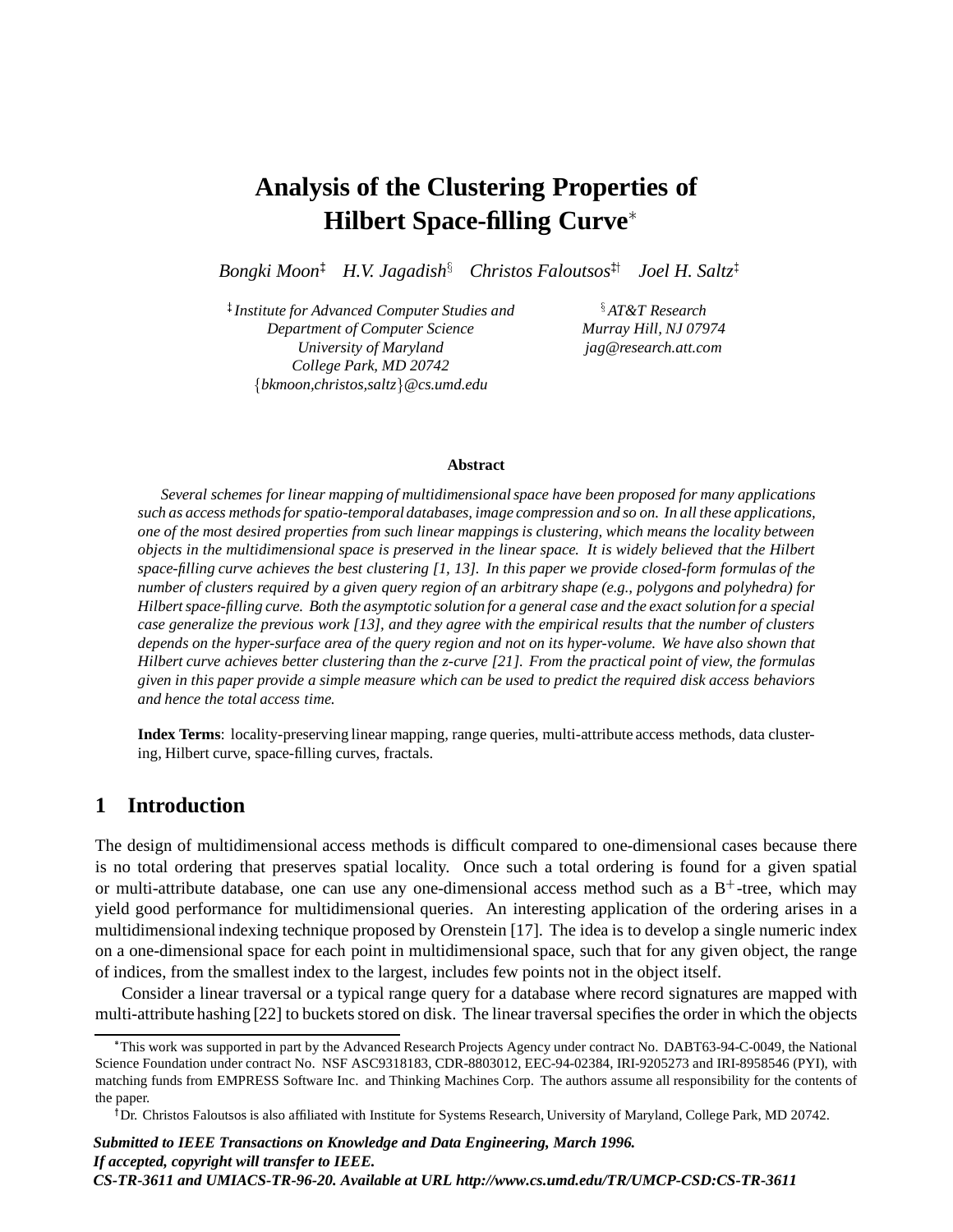are fetched from disk as well as the number of blocks fetched. The number of non-consecutive disk accesses will be determined by the order of blocks fetched. Although in the range query the order of blocks fetched is not explicitly specified, it is reasonable to assume that the set of blocks fetched can be rearranged into a number of groups of consecutive blocks by database server or disk controller mechanism [23]. Since it is preferred to fetch a set of consecutive disk blocks rather than a randomly scattered set to reduce additional seek time, it is desirable that objects close together in a multidimensional attribute space also be close together in the one-dimensional space. A good clustering of multidimensional points on the one-dimensional sequence of disk blocks will also reduce the number of disk accesses that are required for a range query.

In addition to the applications described above, several other applications also benefit from the mapping which preserves locality:

- 1. In traditional databases, a multi-attribute space must be mapped into a one-dimensional space to allow efficient handling of partial-match queries [20]; in numerical analysis, large multidimensional arrays [5] have to be stored on disk, which is a linear structure.
- 2. In image compression, a family of methods use the mapping to transform the image into a bit string; subsequently, any standard compression method can be applied [16]. A good clustering of pixels will result in fewer long runs of similar pixel values, thus improving the compression ratio.
- 3. In geographic information systems (GIS), run-encoded forms of image representations are orderingsensitive as they are based on representations of the image as sets of runs [1].
- 4. Heuristics in computational geometry problems use the mapping. For example, for the travelling salesman problem, the cities are linearly ordered and visited accordingly [2].
- 5. Locality-preserving mappings are used for bandwidth reduction of digitally sampled signals [3] and for graphics display generation [18].
- 6. In scientific parallel processing, locality-preserving linearization techniques are preferred for dynamic unstructured mesh partitioning [15].

Sophisticated mapping functions have been proposed in the literature. One, based on interleaving bits from the coordinates, which is called z-ordering was proposed in [17]. Its improvement was suggested by Faloutsos in [7], using Gray coding on the interleaved bits. A third method, based on the Hilbert curve [11], has been proposed in [9]. In the mathematical context, these three mapping functions are based on different space-filling curves: *z-curve*, *Gray code* with bit-interleaving and *Hilbert curve*, respectively. Figure 1 illustrates linear orderings yielded by the space-filling curves for  $4 \times 4$  grids.

In [13] we have studied the mapping functions from multidimensional space to one-dimensional space, and showed that under most circumstances the mapping based on Hilbert space-filling curve outperforms the others. In this paper we provide analytic results of the clustering effects of the Hilbert space-filling curve, focusing on arbitrarily shaped range queries, which require the retrieval of all objects inside a given hyper-rectangle or polyhedron in multidimensional space.

For purposes of analysis, we assume multidimensional space with finite granularity, where each point corresponds to a grid cell. The Hilbert space-filling curve imposes a linear ordering on the grid cells, assigning a single integer value to each cell. Ideally, it is desirable to have mappings that result in fewer disk accesses. The number of disk accesses, however, depends on several factors such as the capacity of the disk pages, the splitting algorithm, the insertion order and so on. Here we shall use instead the average number of *clusters* or *continuous runs* of grid points within a subspace represented by a given query, as the measure of clustering performance of the Hilbert space-filling curve. If each grid point is mapped to one disk block, this measure exactly corresponds to the number of non-consecutive disk accesses, which involve additional seek time. It is also highly correlated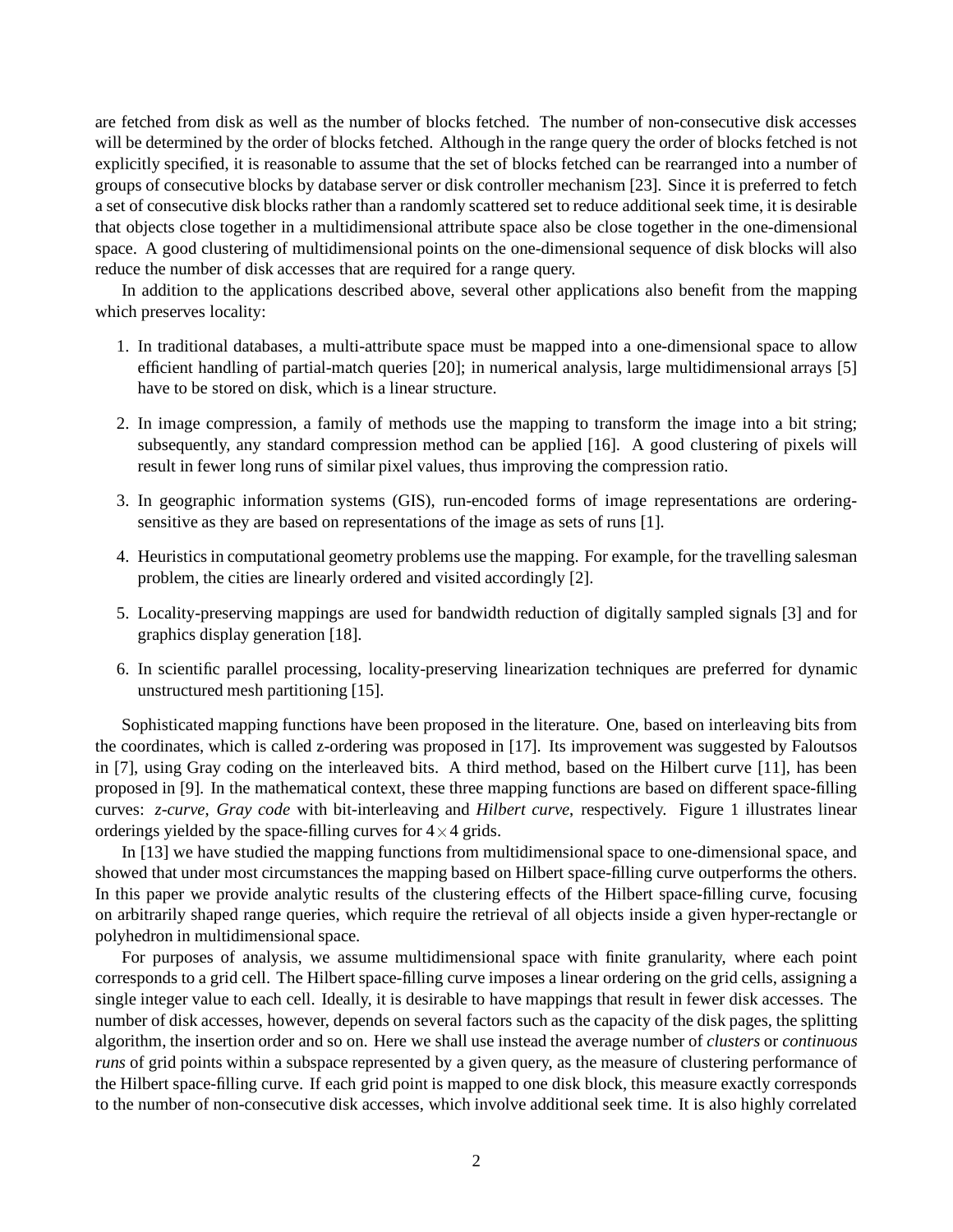

Figure 1: Illustration of space-filling curves

to the number of disk blocks accessed, since (with many grid points in a disk block) consecutive points are likely to be in the same block while points across a discontinuity are likely to be in different blocks. This measure is used only to render the analysis tractable, and some weaknesses of this measure were discussed in [13].



Figure 2: Illustration of clusters: (a) two clusters for z-curve, (b) one cluster for Hilbert curve

#### *Definition 1.1 Given a* <sup>d</sup>*-dimensional query, a cluster is defined to be a group of grid points that are consecutively connected by a mapping (or a curve) inside a subspace represented by the query.*

For example, there are two clusters in a z-curve (Figure 2(a)) but only one cluster in a Hilbert curve (Figure 2(b)) for the same 2-dimensional rectangle  $S_x \times S_y$ . Now, the problem we will investigate is formulated as follows:

### *Given a* <sup>d</sup>*-dimensional rectilinear polyhedron represented by a query, find the average number of clusters inside the polyhedron for the Hilbert curve.*

The definition of the <sup>d</sup>-dimensional rectilinear polyhedron is given in Section 3. Note that in the <sup>d</sup>-dimensional space with finite granularity, for any d-dimensional object such as spheres, ellipsoids, quadric cones and so on, there exists a corresponding (rectilinear) polyhedron that contains exactly the same set of grid points inside the given object. Thus, the solution to the problem above will cover more general cases concerning any simple connected object of arbitrary shape. The rest of the paper is organized as follows. Section 2 surveys historical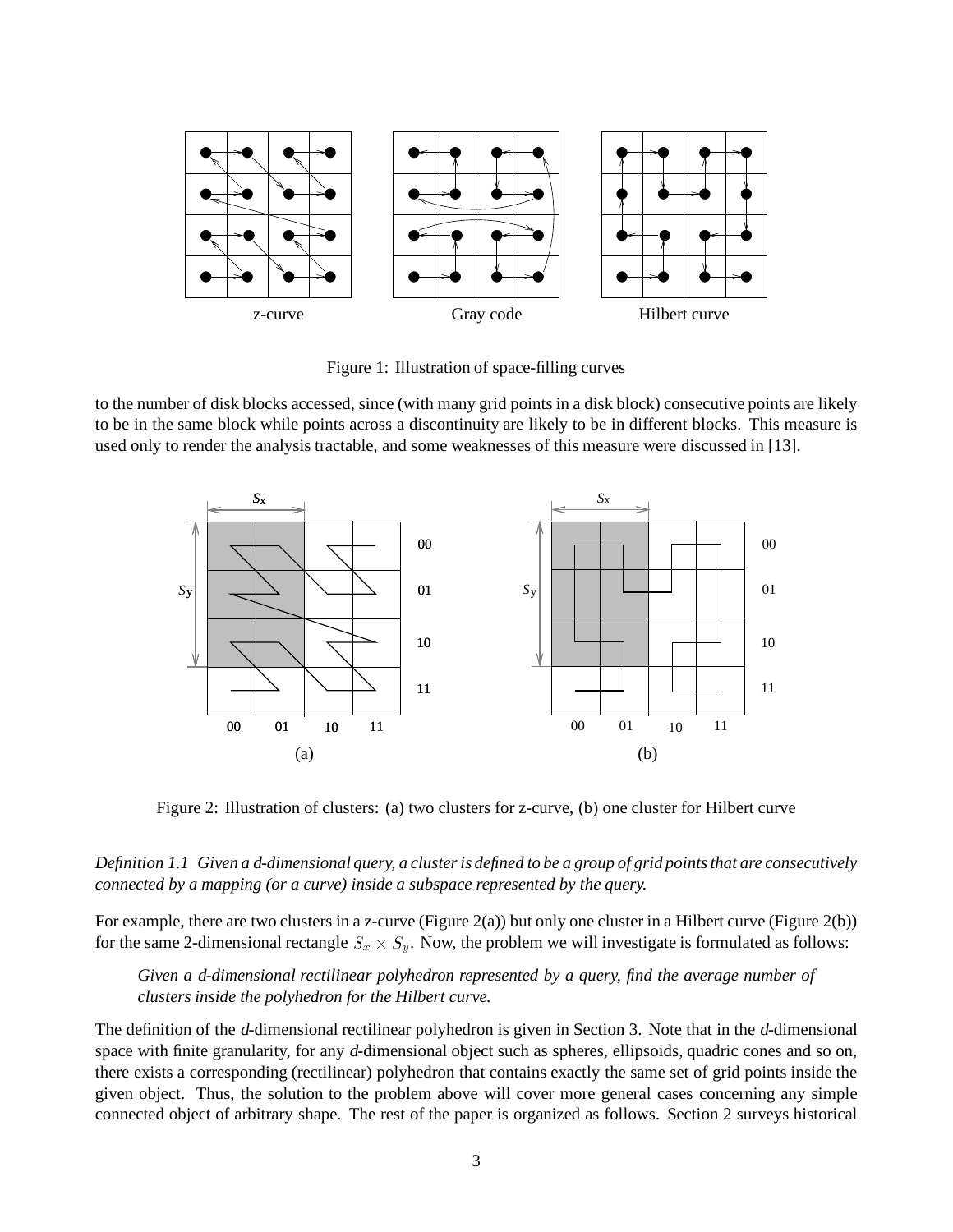work on space-filling curves and other related analytic studies. Section 3 presents an asymptotic formula of the average number of clusters for <sup>d</sup>-dimensional range queries of arbitrary shape. Section 4 derives a closed-form exact formula of the average number of clusters in a <sup>2</sup>-dimensional space. In Section 5 we provide empirical evidence to demonstrate the correctness of the analytic results for various query shapes. Finally, in Section 6 we discuss the contributions of this paper and suggest future work.

# **2 Historical Survey and Related Work**

G. Peano, in 1890, discovered the existence of a continuous curve which passes through every point of a closed square [19]. According to Jordan's precise notion (in 1887) of continuous curves, Peano's curve is a continuous mapping of the closed unit interval  $I = [0, 1]$  into the closed unit square  $S = [0, 1]^2$ . Curves of this type have come to be called *Peano curves* or *space-filling curves* [26]. Formally,

Definition 2.1 If a mapping  $f: I \to \mathbf{E}^n (n \geq 2)$  is continuous, and  $f(I)$  the image of I under f has positive *Jordan content (area for*  $n = 2$  *and volume for*  $n = 3$ *), then*  $f(I)$  *is called a space-filling curve.*  $\mathbf{E}^n$  *denotes an* <sup>n</sup>*-dimensional Euclidean space.*

Although G. Peano discovered the first space-filling curve, it was D. Hilbert in 1891 who was the first to recognize a general geometric procedure that allows the construction of an entire class of space-filling curve [11]. If the interval I can be mapped continuously onto the square  $S$ , then after partitioning I into four congruent subintervals and S into four congruent subsquares, each subinterval can be mapped continuously onto one of the subsquares. If this is carried on ad infinitum, I and S are partitioned into  $2^{2n}$  congruent replicas for  $n = 1, 2, 3, \ldots$ Hilbert demonstrated that the subsquares can be arranged so that the inclusion relationships are preserved, that is, if a square corresponds to an interval, then its subsquares correspond to the subintervals of that interval. Figure 3 describes how this process is to be carried out for the first three steps. It has been shown that the Hilbert curve is a continuous, surjective and nowhere differentiable mapping [24].



Figure 3: The first three steps of Hilbert space-filling curve

Note that Hilbert gave the space-filling curve, in a geometric form only, for mapping <sup>I</sup> into <sup>S</sup> (*i.e.,* 2 dimensional Euclidean space). Generation of a <sup>3</sup>-dimensional Hilbert curve was described in [13, 24]. A generalization of Hilbert curves, in an analytic form, for higher dimensional space was given in [4]. In this paper, <sup>d</sup>-dimensional Euclidean space with finite granularity is of our interest. Thus, we use *the* <sup>k</sup>*-th order approximation* of d-dimensional Hilbert space-filling curve ( $k \ge 1$  and  $d \ge 2$ ), which maps an integer set  $[0, 2^{kd} - 1]$  into a d-dimensional integer space  $[0, 2^k - 1]^d$ .

*Notation* 2.1 For  $k \geq 1$  and  $d \geq 2$ , let  $\mathcal{H}^d_k$  denote the k-th order approximation of d-dimensional Hilbert space-filling curve, which maps  $[0, 2^{kd} - 1]$  into  $[0, 2^k - 1]^d$ .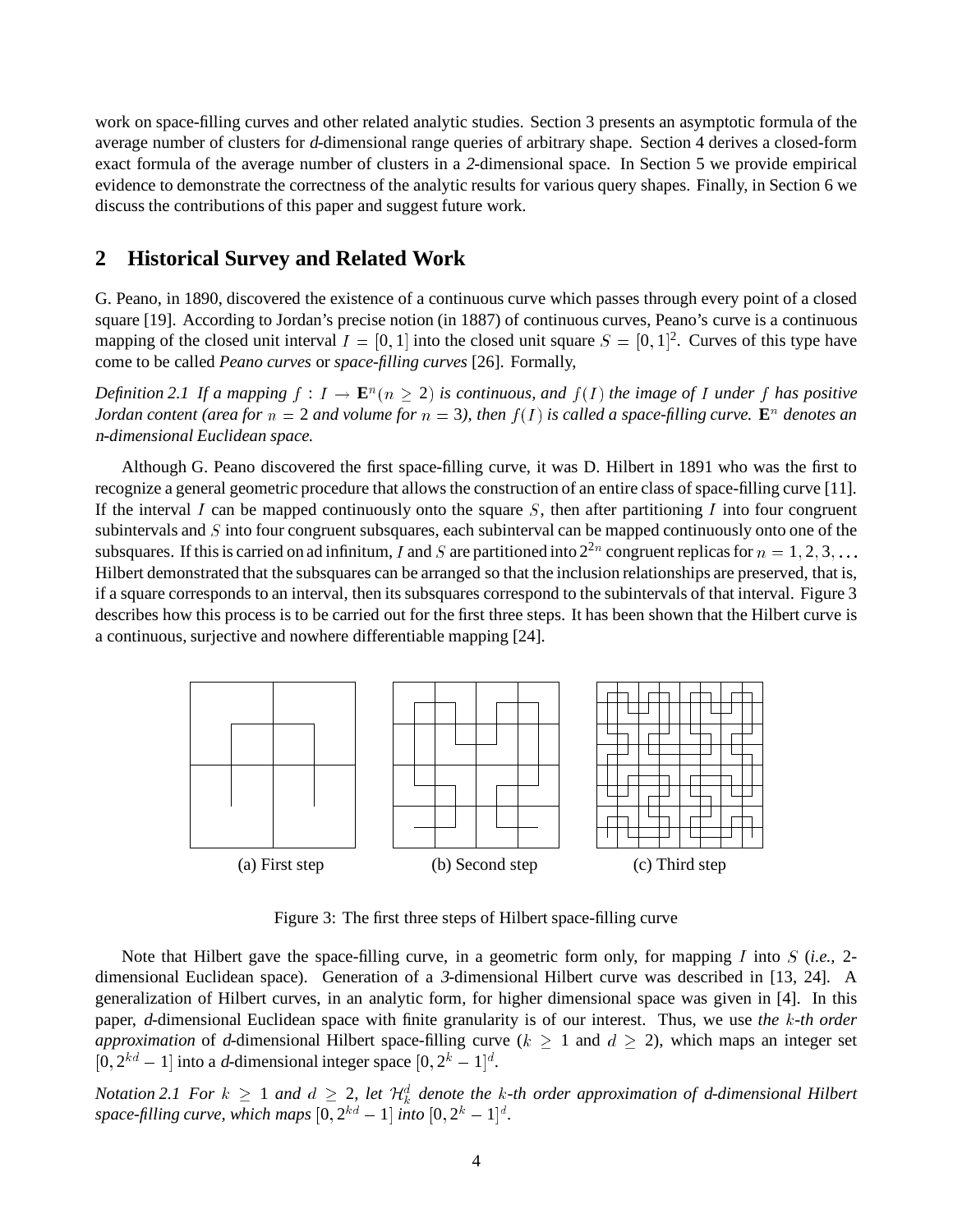The drawings of the first, second and third steps of Hilbert curve in Figure 3 correspond to  $\mathcal{H}_1^2$ ,  $\mathcal{H}_2^2$  and  $\mathcal{H}_3^2$ , respectively.

In [13], we have compared clustering properties of several space mapping functions by considering only  $2\times 2$ range queries. Among z-curve (2.625), Gray coding (2.5) and Hilbert curve (2), Hilbert curve was the best in minimizing the number of clusters. The numbers within the parentheses are the average number of clusters for  $2\times 2$  range queries. Rong and Faloutsos [21] derived a closed form expression of the average number of clusters for the z-curve, which gives 2.625 for  $2 \times 2$  range queries (exactly the same with the result given in [13]) and in general approaches one third of the perimeter of the query rectangle plus two thirds of the side length of the rectangle in the unfavored direction. Jagadish [12] derived closed form expressions of the average number of clusters for the Hilbert curve in a 2-dimensional grid using  $2 \times 2$  and  $3 \times 3$  square regions only. This is a special case of the more general formulae derived in this paper. Abel and Mark[1] reported empirical studies to explore the relative properties of such mapping functions using various metrics. They reached a conclusion that Hilbert ordering deserves closer attention as an alternative to z-curve ordering.

Closely related analysis for the average number of <sup>d</sup>-dimensional quadtree nodes has been presented in the literature. Dyer in [6] presented an analysis for the best, worst and average case of a square of size  $2^n \times 2^n$ , giving an approximate formula for the average case. Shaffer in [25] gave a closed formula for the exact number of blocks that such a square requires when anchored at a given position  $(x, y)$ ; he also gave the formula for the average number of blocks for such squares (averaged over all the possible positions). In [8, 10], we generalized some of these formulae for arbitrary 2-dimensional and <sup>d</sup>-dimensional rectangles.

### **3 Asymptotic Analysis**

In this section, we give an asymptotic formula of the clustering property of Hilbert space-filling curves for general polyhedra in <sup>d</sup>-dimensional space. The symbols used in this section are summarized in Table 1. The polyhedra we consider here are not necessarily convex but *rectilinear* in the sense that any (d-1)-dimensional polygonal surface is perpendicular to one of the d coordinate axes.

*Definition 3.1 A* rectilinear polyhedron *is bounded by a set* <sup>V</sup> *of polygonal surfaces perpendicular to one of the* d coordinate axes, which is a subset of  $\mathbf{R}^{d}$  and homeomorphic to (d-1)-dimensional sphere  $S^{d-1}$ .

For  $d = 2$  the set V is, by definition, a *Jordan curve*, which is essentially a simple closed curve in  $\mathbb{R}^2$ . The set of surfaces of a polyhedron divides the *d*-dimensional space  $\mathbb{R}^d$  into two connected components which may be called the *interior* and the *exterior*.

The basic intuition is that each cluster within a given polyhedron corresponds to a segment of the Hilbert curve connecting a group of grid points in the cluster, which has two endpoints adjacent to the surface of the polyhedron. The number of clusters is then equal to half the number of endpoints of the segments bounded by the surface of the polyhedron. In other words,

*Remark 3.1 The number of clusters within a given* <sup>d</sup>*-dimensional polyhedron is equal to the number of entries (or exits) of Hilbert curve into (or from) the polyhedron.*

Thus, we expect that the number of clusters is approximately proportional to the perimeter or surface area of the d-dimensional polyhedron ( $d \ge 2$ ). Coupled with this observation, the task is reduced to finding a constant factor of a linear function.

Our approach to derive the asymptotic solution largely depends on the *self-similar* nature of Hilbert curve which stems from the recursive process of the curve expansion. Specifically, we shall show in the following lemmas that the edges of <sup>d</sup> different orientations are *uniformly distributed* in <sup>d</sup>-dimensional Euclidean space, that is, approximately one d-th of the edges are aligned to the *i*-th dimensional axis for each  $i (1 \le i \le d)$ . Here we mean by *edges* the line segments of the Hilbert curve connecting two neighboring points. The uniform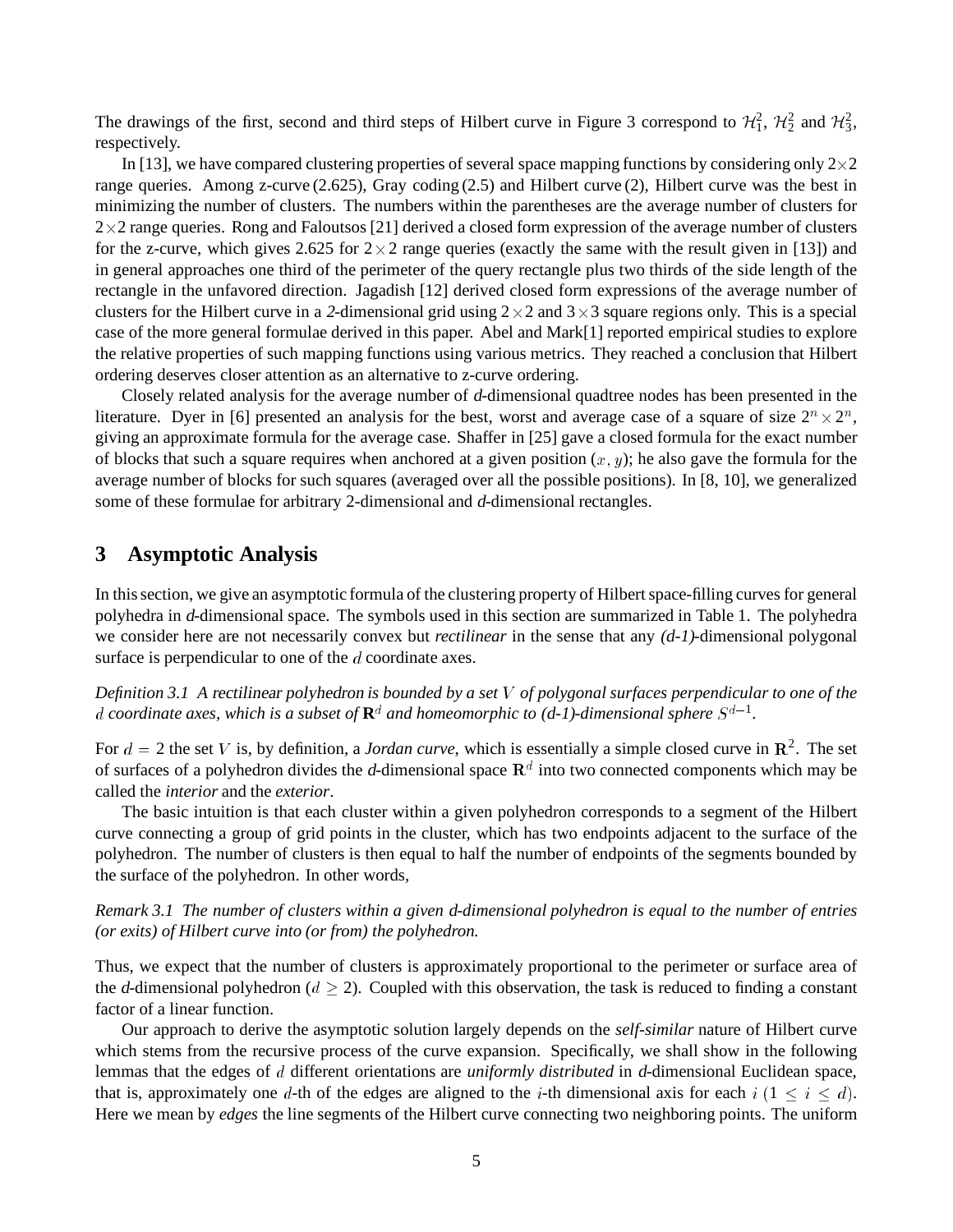

Figure 4: 3-dimensional Hilbert curve (template of  $\mathcal{H}_k^3$ )



Figure 5: 4-dimensional Hilbert curve (template of  $\mathcal{H}_k^4$ )

distribution of the edges provides key leverage for deriving the asymptotic solution. To show the uniform distribution, it is important to understand

- $\bullet$  how the k-th order approximation of Hilbert curve is derived from lower order approximations, and
- how the <sup>d</sup>-dimensional Hilbert curve is extended from the <sup>2</sup>-dimensional Hilbert curve,which was described only in geometric form in [11]. Analytic forms for <sup>d</sup>-dimensional Hilbert curve were presented in [4].

In a d-dimensional space,  $\mathcal{H}_k^d$  is derived from  $\mathcal{H}_1^d$  by replacing each vertex in  $\mathcal{H}_1^d$  by  $\mathcal{H}_{k-1}^d$ , which may be rotated about a coordinate axis and/or reflected about a hyperplane perpendicular to a coordinate axis. Since the number of vertices of  $\mathcal{H}_1^d$  is  $2^d$ ,  $\mathcal{H}_k^d$  is composed of  $2^d$   $\mathcal{H}_{k-1}^d$ 's and  $(2^d-1)$  edges each connecting two of them.

Before describing the extension for *d*-dimensional Hilbert curve, we define *orientations* of  $\mathcal{H}_k^d$ . Consider  $\mathcal{H}_1^d$ , which consists of  $2^d$  vertices and  $(2^d - 1)$  edges. No matter where Hilbert curve starts its traversal, the coordinates of the start and end vertices of  $\mathcal{H}_1^d$  differ only in one dimension, which means both the vertices lie on a line parallel to one of d coordinate axes. From now on we say a  $\mathcal{H}_1^d$  is *i*-oriented if its start and end vertices lie on a line parallel to the *i*-th coordinate axis. For any  $k$   $(k > 1)$ , the orientation of  $\mathcal{H}_k^d$  is equal to that of  $\mathcal{H}_1^d$ from which  $\mathcal{H}_k^d$  is derived.

In the following we examine the process that generates  $\mathcal{H}^d_k$  from  $\mathcal{H}^{d-1}_k$ . Figure 4 and Figure 5 illustrate the generation of  $\mathcal{H}^3_k$  from  $\mathcal{H}^2_k$ , and  $\mathcal{H}^4_k$  from  $\mathcal{H}^3_k$ , respectively. Each vertex of the curves represents rotated and/or reflected  $\mathcal{H}_{k-1}^3$  in Figure 4 and  $\mathcal{H}_{k-1}^4$  in Figure 5, and is annotated by a number indicating its orientation. In general, when the d-th dimension is added to a  $(d-1)$ -dimensional Hilbert curve, each vertex of  $\mathcal{H}_1^{d-1}$  (that is,  $\mathcal{H}_{k-1}^{d-1}$  is replaced by  $\mathcal{H}_{k-1}^d$  of the same orientation except in the  $2^{d-1}$ -th one (*i.e.*, the end vertex of  $\mathcal{H}_1^{d-1}$ ), whose orientation is changed from 1-oriented to d-oriented parallel to the  $d$ -th dimensional axis. For example, in Figure 5, the orientations of the two vertices connected by a dotted line have been changed from 1 to 4. Since the orientations of all the other  $(2^{d-1}-1)$   $\mathcal{H}_{k-1}^d$ 's remain unchanged, they are all j-oriented for some  $j$   $(1 \le j < d)$ .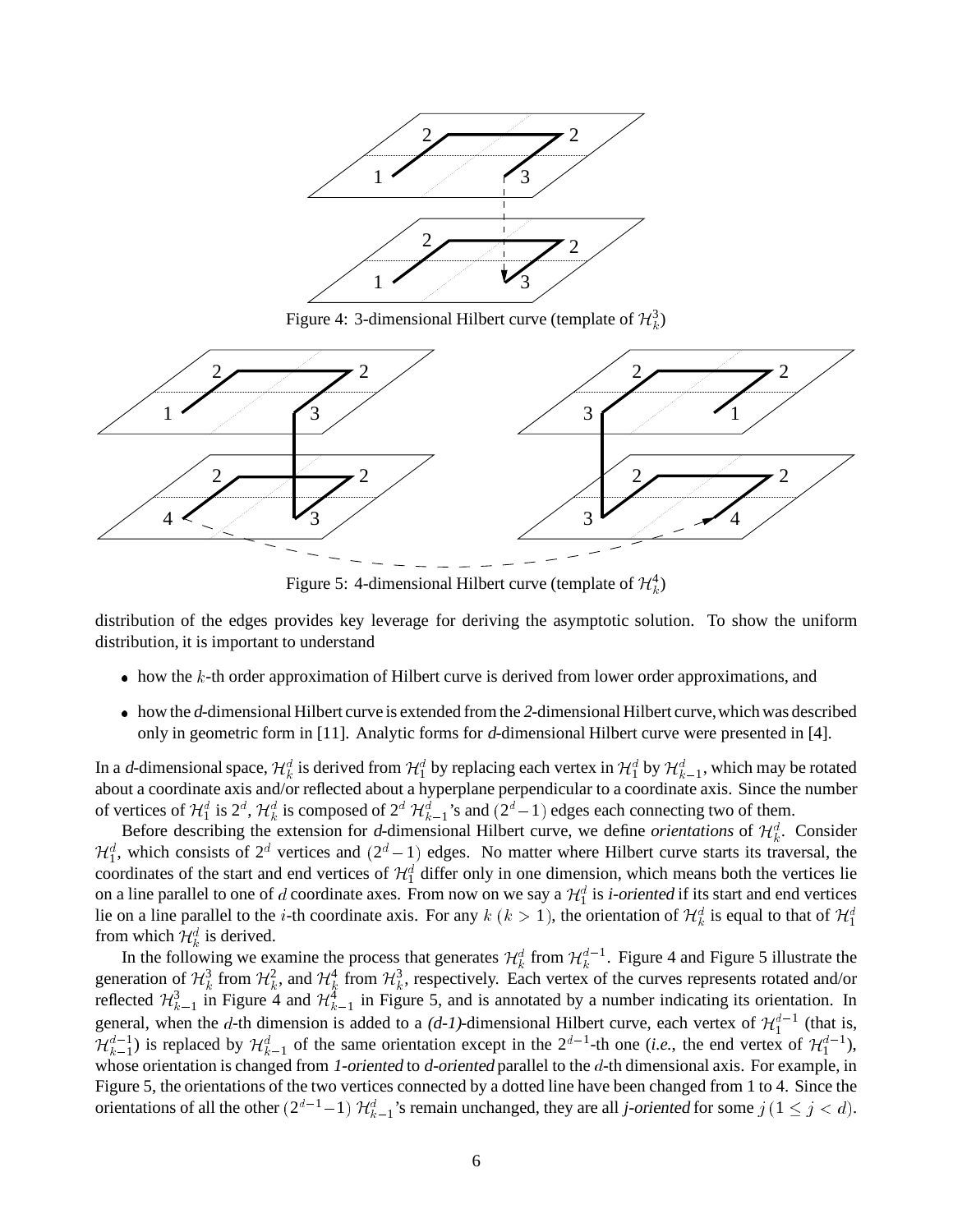Then the whole  $2^{d-1}$   $\mathcal{H}_{k-1}^d$ 's are replicated by reflection and finally the two replicas are connected by an edge parallel to the d-th coordinate axis (called d-oriented edge) to form a d-oriented  $\mathcal{H}^d_k$ . In short, whenever a dimension (say, the d-th dimension) is added, two d-oriented  $\mathcal{H}_{k-1}^d$ 's are introduced, the number of 1-oriented  $\mathcal{H}_{k-1}^d$ 's remains unchanged as two, and the number of  $\mathcal{H}_{k-1}^d$ 's of the other orientations are doubled.

| Symbol                                                                   | Definition                                                                       |
|--------------------------------------------------------------------------|----------------------------------------------------------------------------------|
| d                                                                        | Number of dimensions                                                             |
| $(x_1,,x_d)$                                                             | Coordinates of a grid point in a d-dimensional grid space                        |
| $\mathcal{H}^d_\nu$                                                      | $k$ -th order approximation of d-dimensional Hilbert curve                       |
| $\varphi_i$                                                              | Number of <i>i</i> -oriented $\mathcal{H}_{k-1}^d$ 's in a $\mathcal{H}_k^d$     |
|                                                                          | Number of <i>i</i> -oriented edges in a <i>d</i> -oriented $\mathcal{H}_{k}^{d}$ |
| $\begin{array}{c} \varepsilon_{i,k}\\ S^+_i\\ S^-_i\\ p^+_i \end{array}$ | Number of interior grid points which face $i^+$ -surface                         |
|                                                                          | Number of interior grid points which face $i$ -surface                           |
|                                                                          | Probability that the predecessor of a grid point is its $i^+$ -neighbor          |
| $p_i^-$                                                                  | Probability that the predecessor of a grid point is its $i$ -neighbor            |
| $\mathcal{S}_q$                                                          | Total surface area of a given d-dimensional rectilinearly polyhedral query $q$   |
| ${\cal N}_d$                                                             | Average number of clusters within a given d-dimensional rectilinear polyhedron   |

#### Table 1: Definition of Symbols

The following lemma provides a ground for leading to a more interesting Lemma 2, which is useful in deriving the asymptotic formula.

*Notation 3.1 Let*  $\varphi_i$  *be the number of i-oriented*  $\mathcal{H}^d_{k-1}$ *'s in a given d-oriented*  $\mathcal{H}^d_{k}$ *.* 

**Lemma 1** *For a d-oriented*  $\mathcal{H}_k^d$  ( $d \ge 2$ ),

$$
\varphi_i = \begin{cases} 2 & \text{if } i = 1, \\ 2^{d+1-i} & \text{if } 1 < i \le d. \end{cases} \tag{1}
$$

*Proof.* It can be proven by induction on d.

In the following lemma, we show that the edges of d different orientations approaches uniform distribution as the order of the Hilbert curve approximation grows into infinity.

*Notation 3.2 Let*  $\varepsilon_{i,k}$  *denote the number of i-oriented edges in a (d-oriented)*  $\mathcal{H}^d_k$ *.* 

**Lemma 2** *In* d-dimensional space, for any i and  $j$  ( $1 \leq i, j \leq d$ ),  $\varepsilon_{i,k}/\varepsilon_{j,k}$  approaches unity as k grows to *infinity.*

*Proof.* We begin by deriving recurrence relations among  $\varepsilon_{i,k}$ 's and  $\varphi_i$ 's. As we mentioned previously, the fundamental operations involved in expanding Hilbert curve (*i.e.*, from  $\mathcal{H}_{k-1}^d$  to  $\mathcal{H}_k^d$ ) are *rotation* and *reflection*. During the expansion of  $\mathcal{H}_k^d$ , the orientation of a  $\mathcal{H}_{k-1}^d$  in a quantized subregion is changed only by rotation; a set of subregions of an orientation are replicated from one of the same orientation, which leaves the directions of their edges unchanged. Consequently, any two distinct  $\mathcal{H}^d_{k-1}$ 's of the same orientation contain the same number of edges  $\varepsilon_{i,k-1}$  for each direction  $i$   $(1 \le i \le d)$ .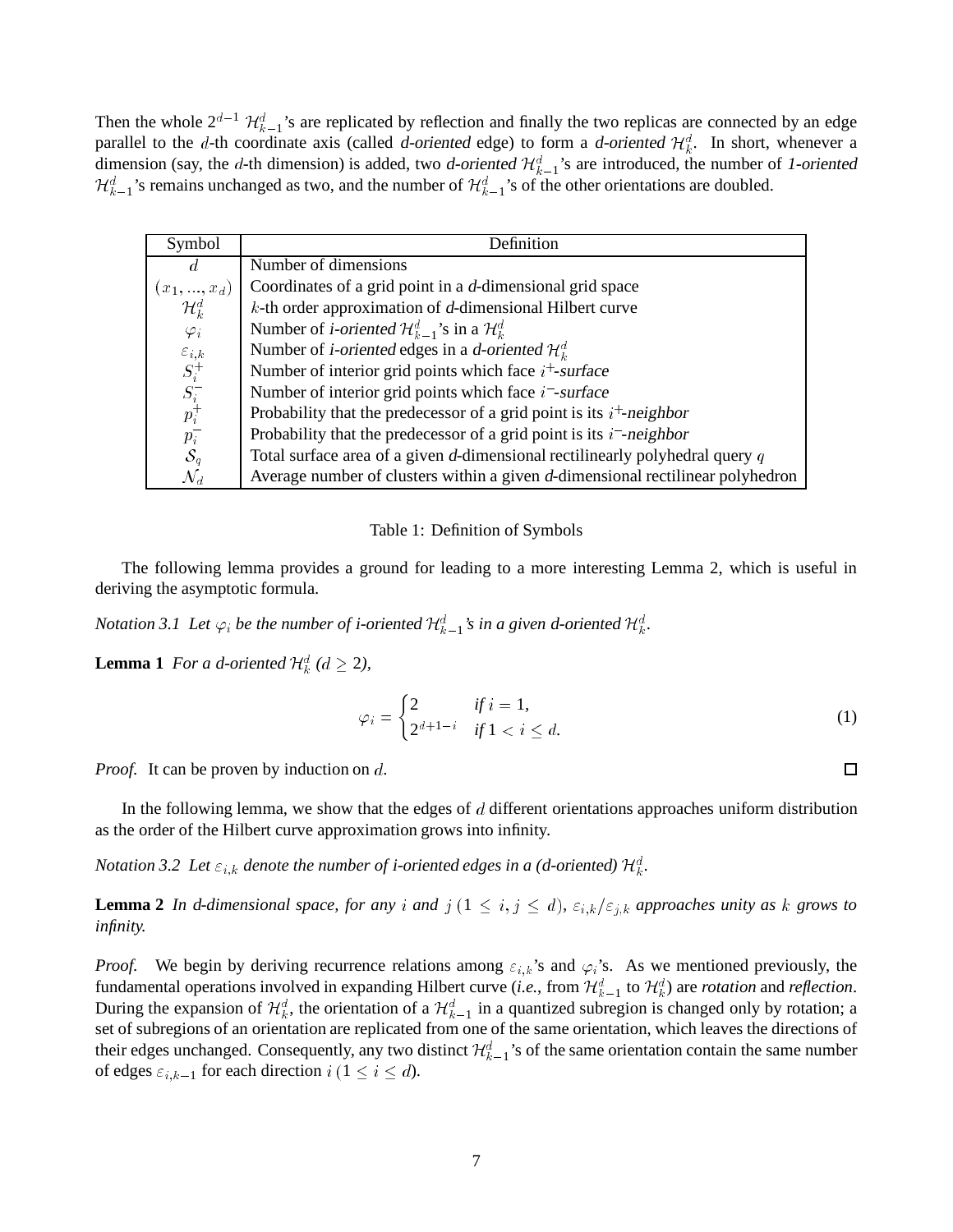Therefore, the set of 1-oriented edges in  $\mathcal{H}_k^d$  consists of  $2^{d-1}$  connection edges in  $\mathcal{H}_1^d$ , d-oriented edges in 1-oriented  $\mathcal{H}^d_{k-1}$ 's, (d-1)-oriented edges in 2-oriented  $\mathcal{H}^d_{k-1}$ 's, (d-2)-oriented edges in 3-oriented  $\mathcal{H}^d_{k-1}$ 's and so on. By applying the same procedure to the other directions, we obtain

$$
\varepsilon_{1,k} = \varphi_1 \varepsilon_{d,k-1} + \varphi_2 \varepsilon_{d-1,k-1} + \cdots + \varphi_d \varepsilon_{1,k-1} + 2^{d-1} \n\varepsilon_{2,k} = \varphi_2 \varepsilon_{d,k-1} + \varphi_3 \varepsilon_{d-1,k-1} + \cdots + \varphi_1 \varepsilon_{1,k-1} + 2^{d-2} \n\varepsilon_{3,k} = \varphi_3 \varepsilon_{d,k-1} + \varphi_4 \varepsilon_{d-1,k-1} + \cdots + \varphi_2 \varepsilon_{1,k-1} + 2^{d-3} \n\vdots \n\varepsilon_{d,k} = \varphi_d \varepsilon_{d,k-1} + \varphi_1 \varepsilon_{d-1,k-1} + \cdots + \varphi_{d-1} \varepsilon_{1,k-1} + 1
$$
\n(2)

The initial values are given by  $\varepsilon_{i,1} = 2^{d-i}$ , and the values of  $\varphi_i$  are in Lemma 1. The constants in the last terms being ignored, the recurrence relations are completely symmetric. From the symmetry, it can be shown that for any *i* and  $j$   $(1 \le i, j \le d)$ ,

$$
\lim_{k \to \infty} \frac{\varepsilon_{i,k}}{\varepsilon_{j,k}} = 1.
$$

The proof is complete.

Now we consider a <sup>d</sup>-dimensional grid space, which is equivalent to a <sup>d</sup>-dimensional Euclidean integer space. In the d-dimensional grid space, each grid point  $y = (x_1, \ldots, x_d)$  has 2d neighbors. The coordinates of the neighbors differ from those of y only in one dimension by unity. In other words, the coordinates of the neighbors that lie in a line parallel to the *i*-th axis must be either  $(x_1, \ldots, x_i + 1, \ldots, x_d)$  or  $(x_1, \ldots, x_i - 1, \ldots, x_d)$ . We call them  $i^+$ -neighbor and  $i^-$ -neighbor of y, respectively.

Butz showed in [4] that any unit increment in Hilbert order produces a unit increment in one of d coordinates and leaves the other  $d-1$  coordinates unchanged. The implication is that, for any grid point y, both the neighbors of y in the linear ordering imposed by Hilbert curve are chosen from  $2d$  neighbors of y in the d-dimensional grid space. Of the two neighbors of  $y$  in Hilbert ordering, the one closer to the start end of Hilbert traversal is called *predecessor* of <sup>y</sup>.

Notation 3.3 For a grid point  $y$  in d-dimensional grid space, let  $p_i^+$  be the probability that the predecessor of  $y$ is the  $i^+$ -neighbor of y, and let  $p_i^-$  be the probability that the predecessor of y is the  $i^-$ -neighbor of y.

**Lemma 3** In sufficiently large d-dimensional grid space, for any  $i$  ( $1 \le i \le d$ ),

$$
p_i^+ + p_i^- = \frac{1}{d}.
$$

*Proof.* Assume y is a grid point in d-dimensional space and z is its predecessor. Then the edge  $\overline{yz}$  adjacent to y and z is parallel to one of the d dimensional axes. From Lemma 2 and the recursive definition of Hilbert mapping, it follows that for any  $i$  ( $1 \le i \le d$ ) the probability that  $\overline{yz}$  is parallel to the *i*-th dimensional axis is  $d^{-1}$ . This implies that the probability that z is either  $i^+$ -neighbor or  $i^-$ -neighbor of y is  $d^{-1}$ . The proof is now complete. П

The <sup>d</sup>-dimensional rectilinear polyhedra of our interest can be of arbitrary shape; the number and size of surfaces can be arbitrary. Due to the constraint of surface alignment, however, it is feasible to classify the surfaces of a d-dimensional rectilinear polyhedron into 2d different kinds: for any  $i$  (1  $\le i \le d$ ),

- If a point y is inside the polyhedron and its  $i^+$ -neighbor is outside, then the point y faces  $i^+$ -surface.
- If a point y is inside the polyhedron and its  $i$ -neighbor is outside, then the point y faces  $i$ -surface.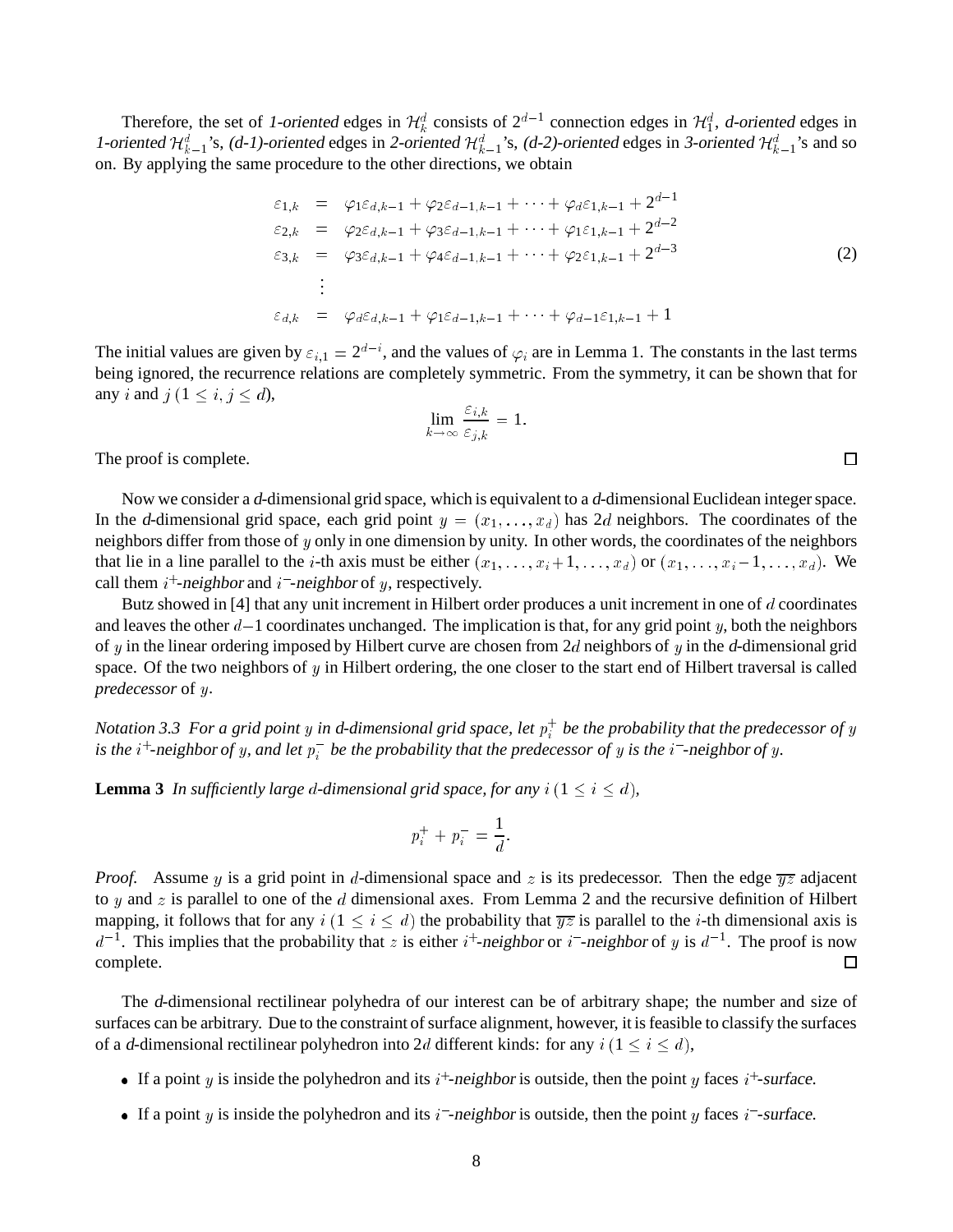For example, Figure 6 illustrates grid points which face surfaces in <sup>2</sup>-dimensional grid space. The shaded region represents the inside of the polyhedron. Assuming that the first dimension is vertical and the second dimension is horizontal, the grid points A and D face  $1^+$ -surface, and the grid point B (on the convex) faces both  $1^+$ -surface and  $2^+$ -surface. Although the grid point C (on the concave) is close to the boundary, it does not face any surface because all of its neighbors are inside the polyhedron. Consequently, the chance that the Hilbert curve enters the polyhedron through the grid point B is approximately twice that through the grid point A (or D). There is no chance that the Hilbert curve enters through the grid point C.



Figure 6: Illustration of grid points facing surfaces

For any d-dimensional rectilinear polyhedron, it is interesting to see that the aggregate area of  $i<sup>+</sup>$ -surface is exactly as large as that of i<sup>-</sup>-surface. In a d-dimensional grid space, we mean by surface area the number of interior grid points that face a given surface of any kind.

 $N$ otation 3.4  $\,$  For a d-dimensional rectilinear polyhedron, let  $S_i^+$  and  $S_i^-$  denote the aggregate number of interior *grid points that face* <sup>i</sup><sup>+</sup> *-*surface *and* i *-*surface*, respectively.*

Before proving the following theorem, we state without proof an elementary remark.

*Remark 3.2 Given a d-dimensional rectilinear polyhedron,*  $S_i^+ = S_i^-$  for any  $i$   $(1 \leq i \leq d)$ .

*Notation 3.5 Let*  $\mathcal{N}_d$  *be the average number of clusters within a given d-dimensional rectilinear polyhedron.* 

**Theorem 1** In a sufficiently large d-dimensional grid space mapped by  $\mathcal{H}^d_k$ , let  $\mathcal{S}_q$  be the total surface area of a *given rectilinearly polyhedral query* <sup>q</sup>*. Then,*

$$
\lim_{k \to \infty} \mathcal{N}_d = \frac{\mathcal{S}_q}{2d} \tag{3}
$$

<sup>i</sup>

*Proof.* Assume a grid point y faces  $i^{+}$ -surface (or  $i^{-}$ -surface). Then the probability that the Hilbert curve enters the polyhedron through y is equivalent to the probability that the predecessor of y is  $i^+$ -neighbor (or  $i^-$ -neighbor) of y. Thus, the expected number of entries through  $i^+$ -surface (or  $i^-$ -surface) is  $S_i^+ p_i^+$  (or  $S_i^- p_i^-$ ). Since the number of clusters is equal to the total number of entries into the polyhedron through any of 2d kinds of surfaces (Remark 3.1), it follows that

$$
\lim_{k \to \infty} \mathcal{N}_d = \sum_{i=1}^{\infty} (S_i^+ p_i^+ + S_i^- p_i^-)
$$
  
=  $\sum_{i=1}^d S_i^+ (p_i^+ + p_i^-)$  (by Remark 3.2)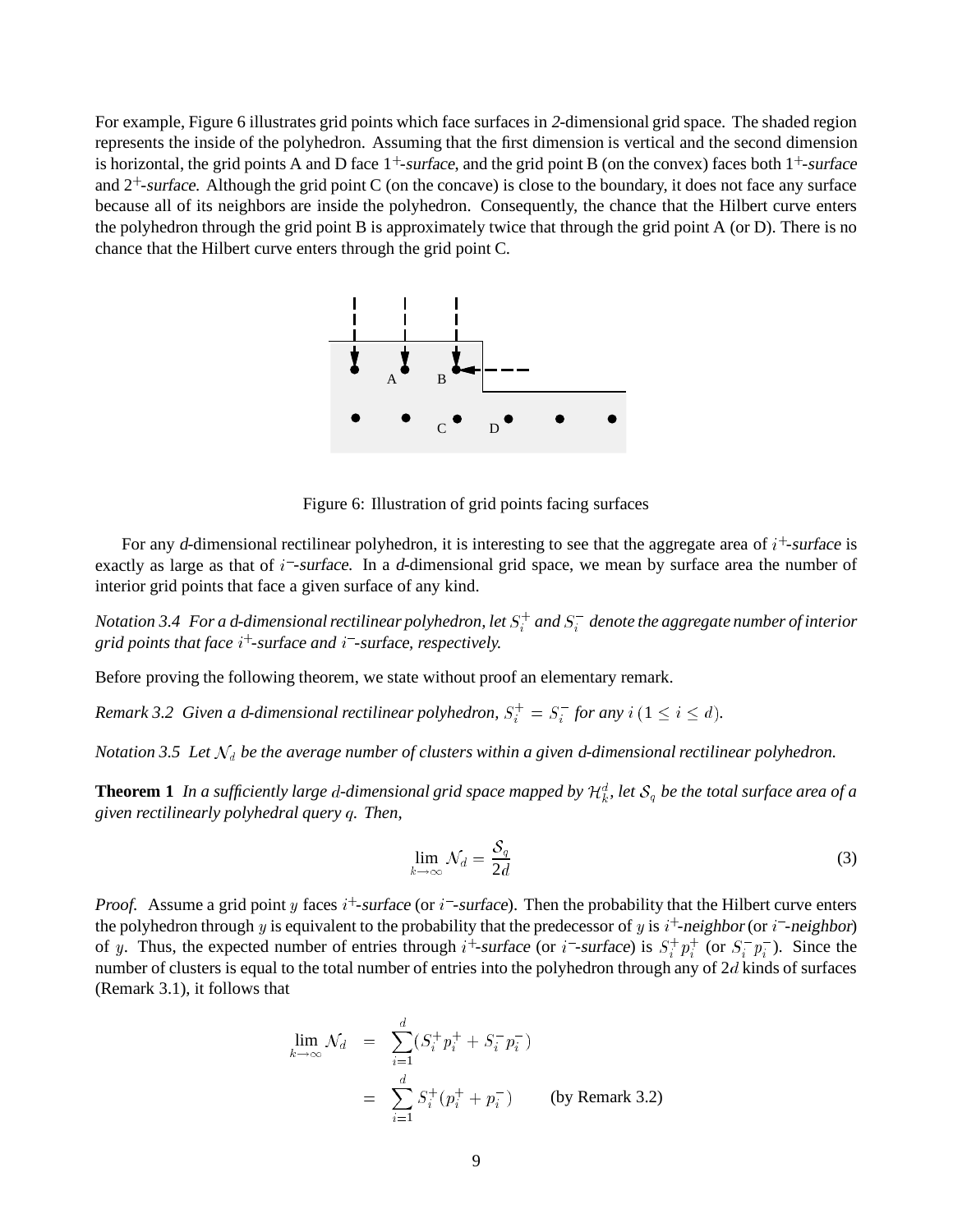$$
= \sum_{i=1}^{d} S_i^+ \frac{1}{d}
$$
 (by Lemma 3)  

$$
= \frac{S_q}{2d}.
$$

The proof is complete.

Theorem 1 confirms our early conjecture that the number of clusters is approximately proportional to the surface area of a d-dimensional polyhedron, and provides  $(2d)^{-1}$  as the constant factor of a linear function. In <sup>2</sup>-dimensional space, the average number of clusters for z-curve approaches one third of the perimeter of the query rectangle plus two thirds of the side length of the rectangle in the unfavored direction [21]. Now it comes clear that Hilbert curve achieves better clustering than z-curve because the average number of clusters for Hilbert curve is approximately equal to *one fourth* of the perimeter of a <sup>2</sup>-dimensional query rectangle.

 $\bf{Corollary~1}$  In a sufficiently large  $d$ -dimensional grid space mapped by  $\mathcal{H}^d_k$ , the following properties are satisfied:

- *(i)* Given an  $s_1 \times s_2 \times \cdots \times s_d$  hyper-rectangle,  $\lim_{k\to\infty} \mathcal{N}_d = \frac{1}{d}$  $\sum_{i=1}^d(\frac{1}{s_i}$  $\prod_{j=1}^{d} s_j$ .
- *(ii)* Given a hypercube of side length s,  $\lim_{k\to\infty} \mathcal{N}_d = s^{d-1}$ .

For a square of side length 2, Corollary 1(ii) provides 2 as an average number of clusters, which is exactly the same with the result given in [13].

# **4 Exact Analysis : A special case**

In this section, we give a closed-form exact formula for the average number of clusters in <sup>2</sup>-dimensional space. Specifically, we assume that grid space is mapped by  $\mathcal{H}^2_{k+n}$  and query regions are square of size  $2^k\times 2^k$ . We first describe our approach and then the formal derivation of the solution is presented in the following lemmas and a theorem. Table 2 summarizes the symbols used in this section.

### **4.1 Basic concepts**

In Remark 3.1, we stated that the number of clusters within a given region is equal to the number of entries into the region made by Hilbert curve traversal. Since each entry eventually yields an exit out of the region, an entry is equivalent to two cuts of Hilbert curve by boundary of the region. We restate Remark 3.1 as follows:

*Remark 4.1 The number of clusters within a given region is equal to half the number of edges cut by the boundary of the region.*

Here we mean by *edges* the line segments of the Hilbert curve connecting two neighboring grid points. Now we know from Remark 4.1 that deriving the exact formula is reduced to counting the number of edge cuts by the boundary of square windows of all possible positions. Then the average number of clusters is simply obtained by dividing this number by twice the number of possible positions of the window.

Notation 4.1 Let  $\mathcal{N}_2(k,k+n)$  be the average number of clusters inside a  $2^k\times 2^k$  square window in a  $2^{k+n}\times 2^{k+n}$ *grid region.*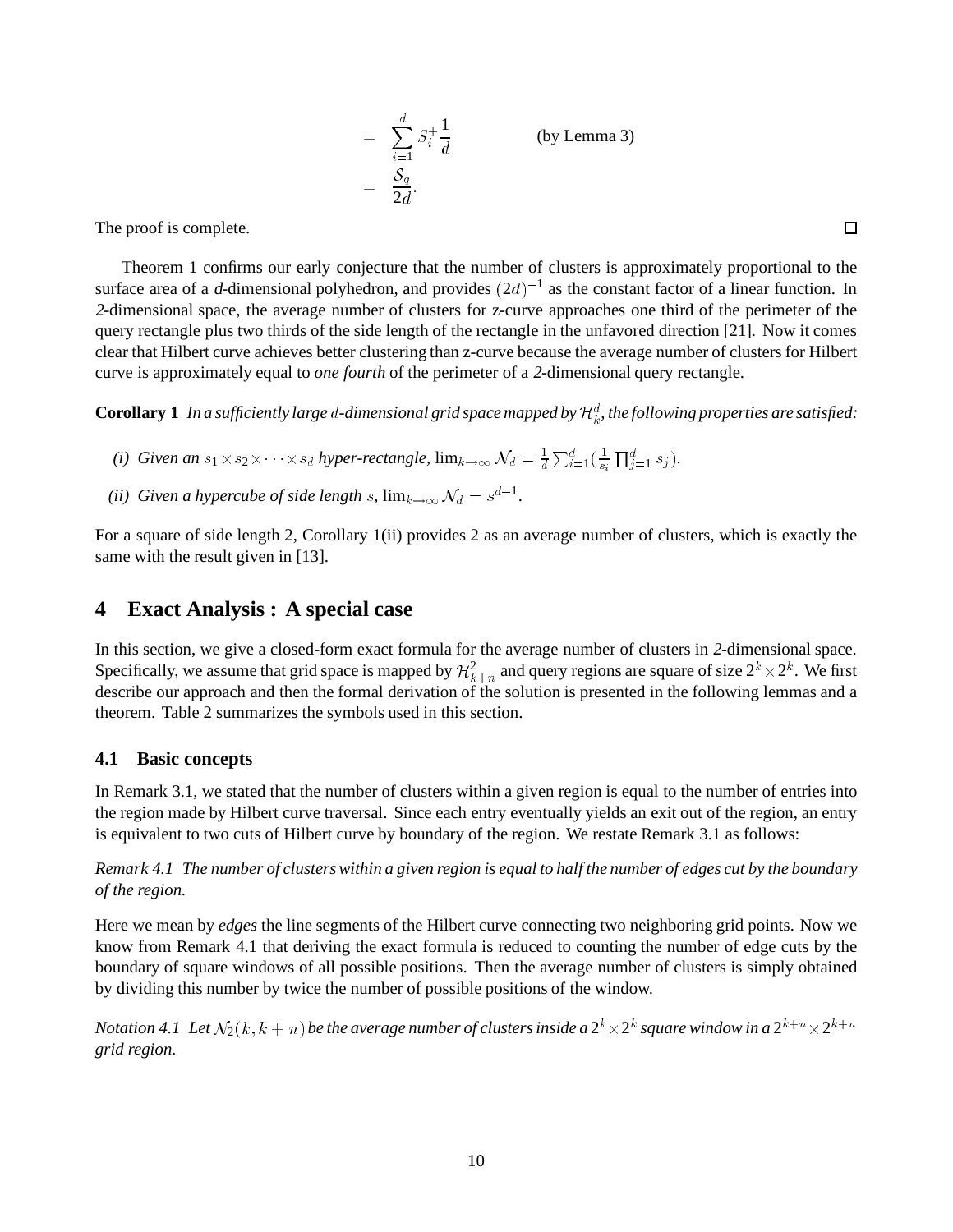

Figure 7:  $\mathcal{H}_{k+n}^2$  divided into nine subregions

The difficulty of counting the edge cuts lies in the fact that, for each edge within the grid region, the number of cuts varies depending on the location of the edge. Intuitively, the edges near the boundary of the grid region are cut less often than those near the center. This is because a less number of square windows can cut the edges near the boundary. Thus it is useful to consider a  $2^{k+n} \times 2^{k+n}$  grid region  $\mathcal{H}^2_{k+n}$  as a collection of  $2^{2n}$   $\mathcal{H}^2_k$ 's each of which is connected to one or two neighbors by connection edges. From now on, we mean by an *internal edge* one of  $2^{2k}$  – 1 edges in a  $\mathcal{H}_k^2$ , and by a *connection edge* one connecting two  $\mathcal{H}_k^2$ 's.

We divide the grid region  $\mathcal{H}_{k+n}^2$  into nine subregions as depicted in Figure 7. The width of the subregions on the boundary is  $2^k$ . Then, for example, subregion F includes only one  $\mathcal{H}^2_k$  and connected to subregions B and D by a horizontal connection edge and a vertical connection edge, respectively. Subregion B includes  $(2<sup>n</sup> - 2)$  $\mathcal{H}_k^2$ 's connected to each other by  $(2^n - 3)$  horizontal connection edges inclusive to the subregion, and connected to subregions F and H by two other horizontal connection edges straddling the boundaries of subregions.

Now consider an edge (either an internal or a connection edge) near the center of subregion A, and a horizontal edge in subregion B. The edge in the subregion A can be cut by  $2^{k+1}$  square windows whose positions within the region are mutually distinct. On the other hand, the horizontal edge in the subregion B can be cut by different number of distinct windows depending on the position of the edge. Specifically, if the edge is on the  $i$ -th row from the topmost, then it is cut  $2 \times i$  times. The observations we have made are summarized as follows:

- A1. Every edge (either horizontal or vertical) at least one of whose end points reside in subregion A is cut  $2^{k+1}$ times.
- A2. Every vertical edge in subregions B and C is cut  $2^k$  times by top or bottom sides of windows.
- A3. Every horizontal edge in subregions D and E is cut  $2^k$  times by left or right sides of windows.
- A4. Every connection edge in subregions  $\{B, F, H\}$  is horizontal and resides in the  $2^k$ -th row from the topmost and hence cut  $2^{k+1}$  times by left and right sides of windows. Every connection edge in subregions  $\{C, G, I\}$  is horizontal and resides in the  $2^k$ -th row from the topmost and hence cut twice by left and right sides of windows.
- A5. Every connection edge in subregions  $\{D, F, G\}$  is vertical and resides in the first column from the leftmost and hence cut twice by top and bottom sides of windows. Every connection edge in subregions  $\{E, H, I\}$ is vertical and resides in the first column from the rightmost and hence cut twice by top and bottom sides of windows.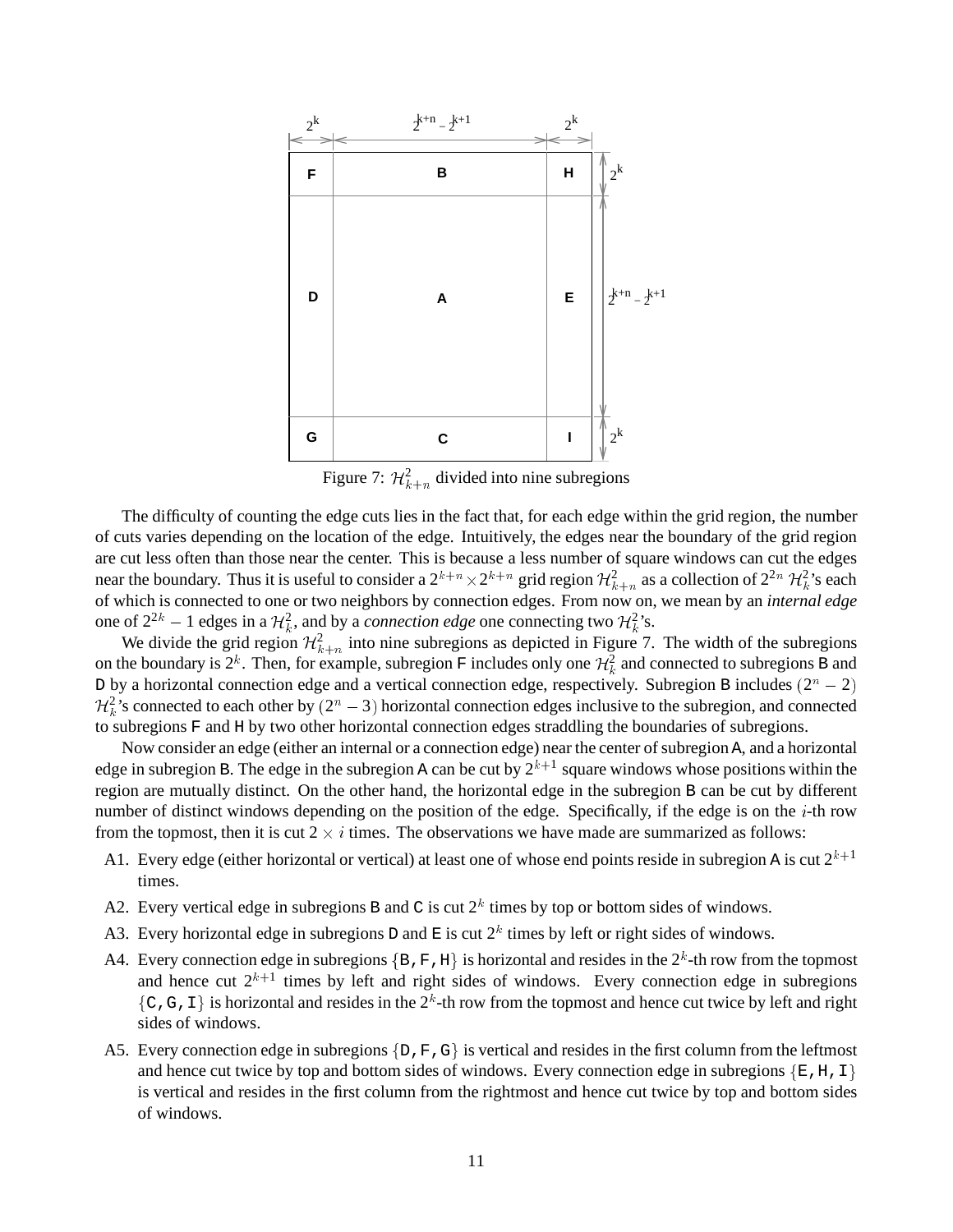- A6. Every horizontal edge in the *i*-th row from the topmost of the subregion B is cut  $2 \times i$  times by both left and right sides of windows, and every horizontal edge in the <sup>i</sup>-th row from the topmost of the subregion C is cut  $2^{k+1}$  –  $2 \times i + 2$  times by both left and right sides of windows.
- A7. Every vertical edge in the *i*-th column from the leftmost of the subregion D is cut  $2 \times i$  times by both top and bottom sides of windows, and every vertical edge in the  $i$ -th column from the leftmost of the subregion E is cut  $2^{k+1} - 2 \times i + 2$  times by both top and bottom sides of windows.
- A8. Every horizontal edge in the *i*-th row from the topmost of subregions  $\{F, H\}$  is cut *i* times by either left or right sides of windows.
- A9. Every horizontal edge in the *i*-th row from the topmost of subregions {G, I} is cut  $2^k i + 1$  times by either left or right sides of windows.
- A10. Every vertical edge in the *i*-th column from the leftmost of subregions  $\{F, G\}$  is cut *i* times by either top or bottom sides of windows.
- A11. Every vertical edge in the *i*-th column from the leftmost of subregions  $\{H, I\}$  is cut  $2^k i + 1$  times by either top or bottom sides of windows.
- A12. Two connection edges through which the Hilbert curve enters into and leaves from the grid region are cut once each.

From these observations, we can categorize the edges within the  $\mathcal{H}_{k+n}^2$  grid region into the following five groups:

- (i)  $E_1$ : a group of edges described in the observations A1. Each edge is cut  $2^{k+1}$  times.
- (ii)  $E_2$ : a group of edges described in the observations A2 and A3. Each edge is cut  $2^k$  times.
- (iii)  $E_3$ : a group of edges described in the observations A4 and A5. Each connection edge on the top boundary (*i.e.*, subregions  $\{B, F, H\}$ ) is cut  $2^{k+1}$  times and any other connection edge is cut twice.
- (iv)  $E_4$ : a group of edges described in the observations A6 to A7. Each edge is cut 2i or  $2(2^k i + 1)$  times if it is in the <sup>i</sup>-th row (or column) from the topmost (or leftmost).
- (v)  $E_5$ : a group of edges described in the observations A8 to A11. Each edge is cut i or  $2^k i + 1$  times if it is in the <sup>i</sup>-th row (or column) from the topmost (or leftmost).

*Notation 4.2*  $N_i$  *denotes the number of edge cuts from an edge group*  $E_i$ *.* 

Within the  $\mathcal{H}_{k+n}^2$  region, the number of all possible positions of  $2^k \times 2^k$  windows is  $(2^{k+n} - 2^k + 1)^2$ . Since, in addition to  $N_1, \ldots, N_5$ , there are two more cuts from observation A12, the average number of clusters  $\mathcal{N}_2(k, k+n)$  is given by

$$
\mathcal{N}_2(k,k+n) = \frac{N_1 + N_2 + N_3 + N_4 + N_5 + 2}{2(2^{k+n} - 2^k + 1)^2}.
$$
\n(4)

In the following, we give closed-form expressions for individual edge groups  $N_1, \ldots, N_5$ .

#### **4.2 Formal derivation**

We adopt the notion of orientations of  $\mathcal{H}^d_k$  given in Section 3 and extend so that it can be used to derive inductions.

*Notation* 4.3 An i-oriented  $\mathcal{H}^d_k$  is called i<sup>+</sup>-oriented (or i<sup>-</sup>-oriented) if the *i*-th coordinate of its end point is *greater (or less) than that of its start point.*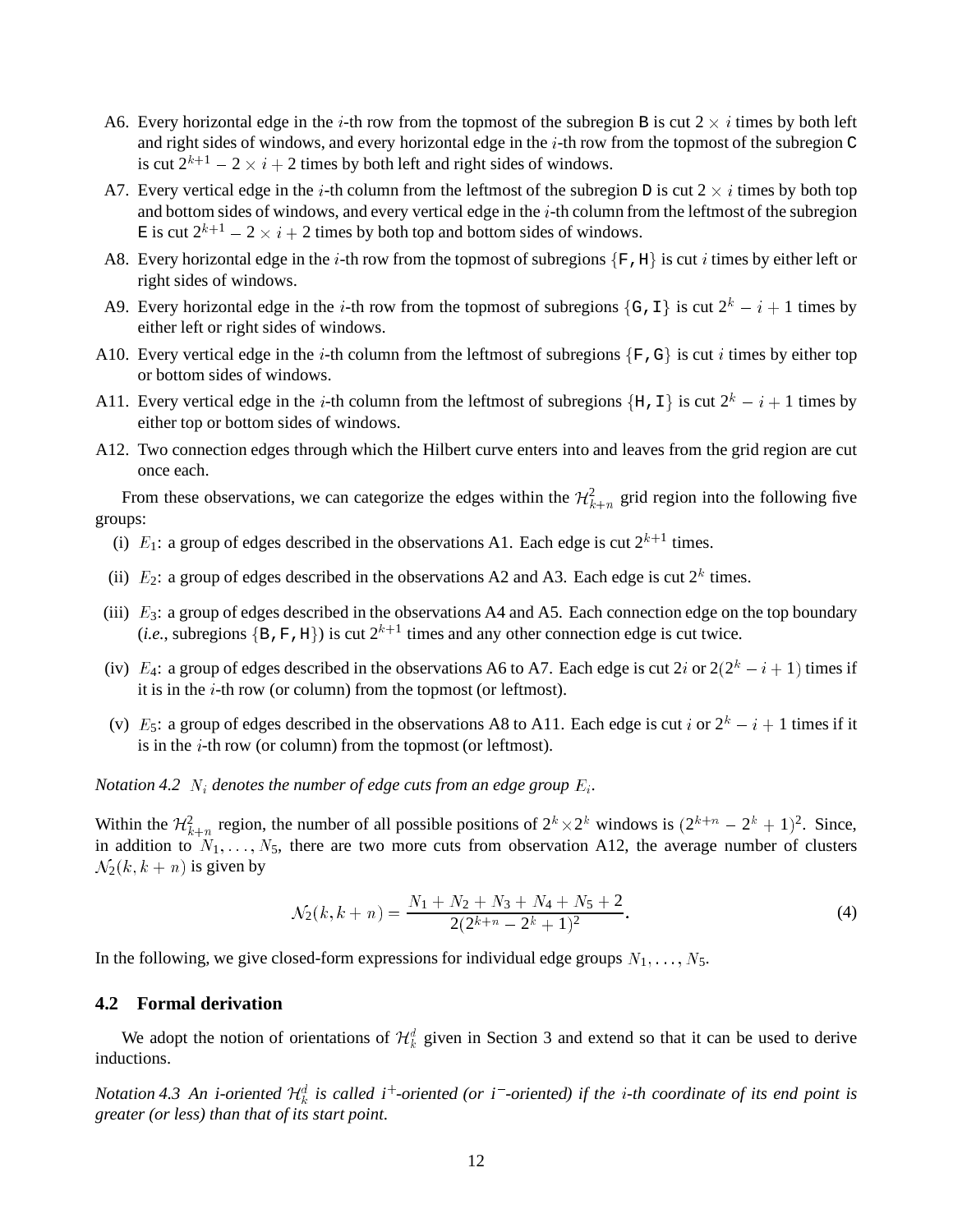| Symbol                                       | Definition                                                                                                                            |  |
|----------------------------------------------|---------------------------------------------------------------------------------------------------------------------------------------|--|
| $t_n$                                        | Number of connection edges in the top boundary of a 2 <sup>+</sup> -oriented $\mathcal{H}_{k+n}^2$                                    |  |
| $b_n$                                        | Number of connection edges in the bottom boundary of a 2 <sup>+</sup> -oriented $\mathcal{H}_{k+n}^2$                                 |  |
| $s_n$                                        | Number of connection edges in the side boundary of a 2 <sup>+</sup> -oriented $\mathcal{H}_{k+n}^2$                                   |  |
| $E_i$                                        | A group of edges between grid points                                                                                                  |  |
| $N_i$                                        | Number of edge cuts from an edge group $E_i$                                                                                          |  |
| $\psi_{i+,n}^{\{R\}} \\ \psi_{i-,n}^{\{R\}}$ | Number of <i>i</i> <sup>+</sup> -oriented $\mathcal{H}_k^2$ 's in the subregion R of a 2 <sup>+</sup> -oriented $\mathcal{H}_{k+n}^2$ |  |
|                                              | Number of <i>i</i> - <i>oriented</i> $\mathcal{H}_k^2$ 's in the subregion R of a 2 <sup>+</sup> -oriented $\mathcal{H}_{k+n}^2$      |  |
| $H_k$                                        | Number of horizontal edges in a 2-oriented $\mathcal{H}^2$ .                                                                          |  |
| $V_k$                                        | Number of vertical edges in a 2-oriented $\mathcal{H}^2$ .                                                                            |  |
| $h_k(i)$                                     | Number of horizontal edges in the <i>i</i> -th row from the topmost of a 2 <sup>+</sup> -oriented $\mathcal{H}^2$ .                   |  |
| $v_k(i)$                                     | Number of vertical edges in the <i>i</i> -th column from the leftmost of a 2 <sup>+</sup> -oriented $\mathcal{H}^2$                   |  |
| $\mathcal{N}_2(k,k+n)$                       | Exact number of clusters covering a $2^k \times 2^k$ square in a $2^{k+n} \times 2^{k+n}$ grid region                                 |  |

Table 2: Definition of Symbols



Figure 8: Four different orientations of  $\mathcal{H}_2^2$ 

Figure 8 illustrates 1<sup>+</sup>-oriented, 1<sup>-</sup>-oriented, 2<sup>+</sup>-oriented and 2<sup>-</sup>-oriented  $\mathcal{H}_2^2$ 's, respectively from left to right. Note here that the vertical axis is considered as the first dimensional axis and the horizontal axis is considered as the second dimensional axis.

We begin by deriving  $N_1$  and  $N_3$ . It appears at the first glance that the derivation of  $N_1$  is simple because each edge in  $E_1$  is cut  $2^{k+1}$  times. However, the derivation of  $N_1$  involves counting the number of connection edges straddling the boundaries between subregion A and the other subregions, which is not quite straightforward, as well as the number of edges inclusive to the subregion A. We approach this with counting the number of edges in the complementary set  $\overline{E_1}$  (that is, {edges in  $\mathcal{H}_{k+n}^2$ } –  $E_1$ ). Since  $\overline{E_1}$  consists of edges in 4(2<sup>n</sup> – 1)  $\mathcal{H}_k^2$ 's in boundary subregions B through I and connection edges in  $E_3$ ,  $|\overline{E_1}|$  is equal to  $4(2^n - 1) \times (2^{2k} - 1) + |E_3|$ . To find the number of connection edges in  $E_3$ , we define the number of connection edges in different parts of the boundary subregions. In the following, without loss of generality, we assume that the given grid region is 2<sup>+</sup>-oriented  $\mathcal{H}^2_{k+n}$ .

*Notation 4.4 Let*  $t_n$ ,  $b_n$  *and*  $s_n$  *denote the number of connection edges in the top boundary (i.e., subregions* <sup>f</sup>B,F,Hg*), in the bottom boundary (i.e., subregions* <sup>f</sup>C,G,Ig*), and in the left or right boundary (i.e., subregions* {D, F, G} *or* {E, H, I}*) of a* 2<sup>+</sup>-oriented  $\mathcal{H}_{k+n}^2$ , *respectively.* 

Note that the number of connection edges in the subregions  $\{D, F, G\}$  and the number of connection edges in the subregions  $\{E, H, I\}$  are identical because the 2<sup>+</sup>-oriented  $\mathcal{H}_{k+n}^2$  is vertically self-symmetric.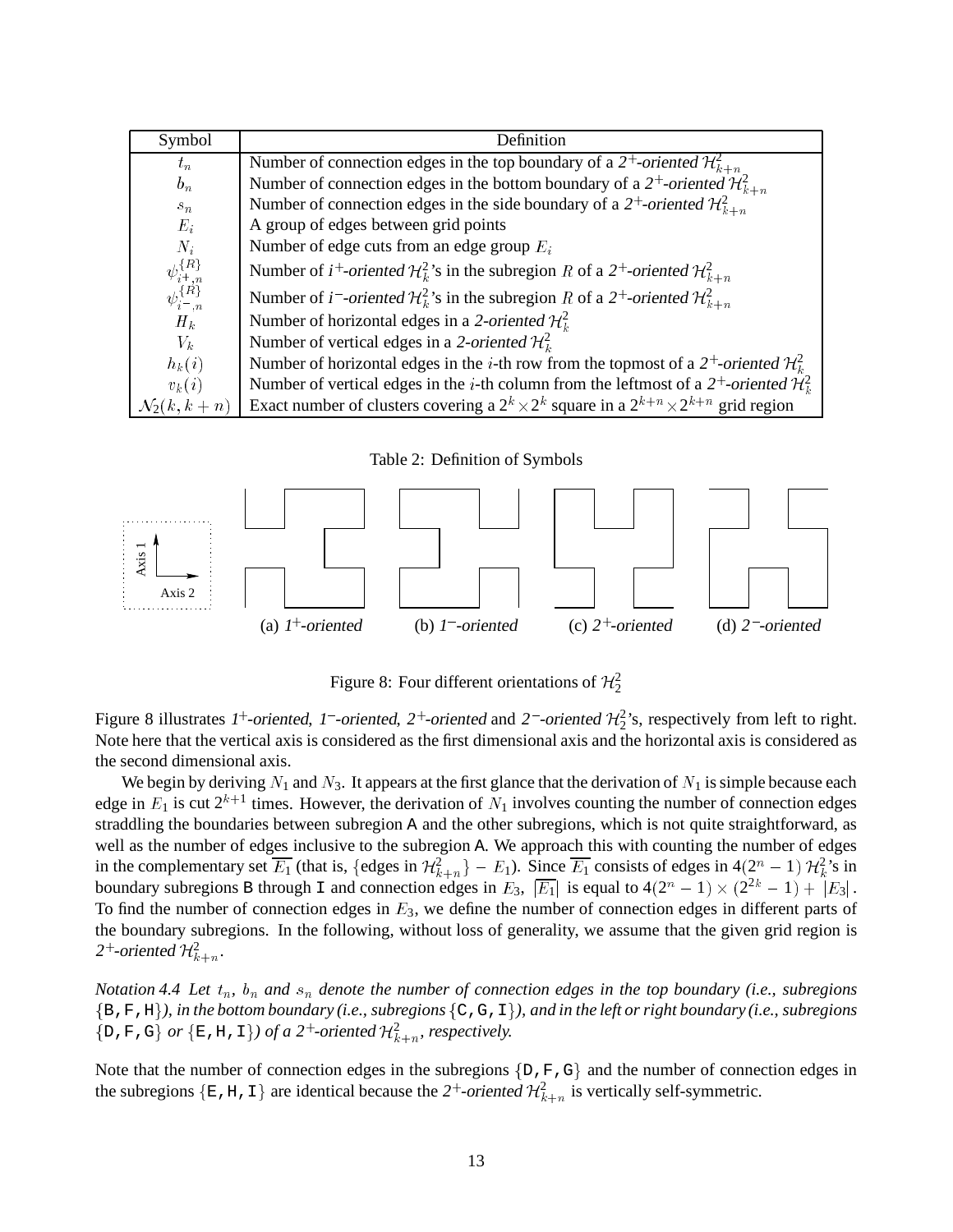**Lemma 4** *For any positive integer* <sup>n</sup>*,*

$$
t_n = 2^{n-1} \quad \text{and} \quad b_n + 2s_n = 2(2^n - 1). \tag{5}
$$

*Proof.* Given in Appendix A.

From Lemma 4, the number of connection edges inclusive to the boundary subregions (*i.e.*, <sup>E</sup>3) is given by  $t_n + b_n + 2s_n = 5 \times 2^{n-1} - 2$ . From this, we can obtain the number of edges in  $E_1$  as well as  $E_3$  and hence the number of cuts from  $E_1$  and  $E_3$ . The results are presented in the following lemma.

**Lemma 5** *The numbers of edge cuts from*  $E_1$  *and*  $E_3$  *are* 

$$
N_1 = 2(2^n - 2)^2 2^{3k} + 3(2^n - 2) 2^k \tag{6}
$$

$$
N_3 = 2^{n+k} + 4(2^n - 1) \tag{7}
$$

*Proof.*  $\mathcal{H}_{k+n}^2$  and  $\mathcal{H}_k^2$  contain  $2^{2(k+n)} - 1$  and  $2^{2k} - 1$  edges, respectively. Since the number of  $\mathcal{H}_k^2$ 's in the boundary subregions is  $4(2^n - 1)$ , the total number of edges in  $E_1$  is given by

$$
(2^{2(k+n)}-1)-4(2^{n}-1)(2^{2k}-1)-(5\times 2^{n-1}-2)=2^{2k}(2^{n}-2)^{2}+3(2^{n-1}-1).
$$

From the fact that each edge in  $E_1$  is cut  $2^{k+1}$  times, it follows that

$$
N_1 = 2^{k+1}(2^{2k}(2^n - 2)^2 + 3(2^{n-1} - 1)) = 2(2^n - 2)^2 2^{3k} + 3(2^n - 2)2^k.
$$

Among  $5 \times 2^{n-1} - 2$  edges in  $E_3$ ,  $t_n$  edges are cut  $2^{k+1}$  times and the other  $b_n + 2s_n$  edges twice. Therefore,

$$
N_3 = 2^{k+1}t_n + 2(b_n + 2s_n) = 2^{n+k} + 4(2^n - 1).
$$

 $\Box$ 

Now all that we need to derive  $N_2$  is to count the number of vertical edges in subregions {B, C} and the number of horizontal edges in subregions  $\{D, E\}$ . No connection edges in these subregions are involved. Since the number of horizontal (or vertical) edges in a  $H_k^2$  is determined by its orientation, it is necessary to find the number of  $\mathcal{H}^2_k$ 's of different orientations in the subregions  $\{B, C, D, E\}$ . In the following, we give notations for the number of horizontal and vertical edges in a  $H_k^2$ , and the number of  $H_k^2$ 's of different orientations in the boundary subregions in Figure 7.

Notation 4.5 Let  $H_k$  and  $V_k$  denote the number of horizontal and vertical edges in a 2-oriented  ${\cal H}^2_k$ , respectively.

By definition, the numbers of horizontal and vertical edges in a 1-oriented  $\mathcal{H}^2_k$  are  $V_k$  and  $H_k$ , respectively.

*Notation* 4.6 For a set of subregions  $\{R_1, R_2, \ldots, R_j\}$  in Figure 7, let  $\psi_{i+n}^{\{R_1, R_2, \ldots, R_j\}}$  and  $\psi_{i-n}^{\{R_1, R_2, \ldots, R_j\}}$  denote *the number of*  $i^+$ -oriented and  $i^-$ -oriented  $\mathcal{H}^2_k$  *s* in those subregions, respectively.

**Lemma 6** *Given a* 2<sup>+</sup>-oriented  $\mathcal{H}_{k+n}^2$  *as depicted in Figure 7,* 

$$
\psi_{2+,n}^{\{B\}} = 2^n - 2 \tag{8}
$$

$$
\psi_{1^+,n}^{\{D\}} + \psi_{1^-,n}^{\{E\}} + \psi_{2^+,n}^{\{C\}} = 2^n - 2 \tag{9}
$$

$$
\psi_{1^+,n}^{\{C\}} + \psi_{1^-,n}^{\{C\}} + \psi_{2^+,n}^{\{D,E\}} + \psi_{2^-,n}^{\{D,E\}} = 2(2^n - 2). \tag{10}
$$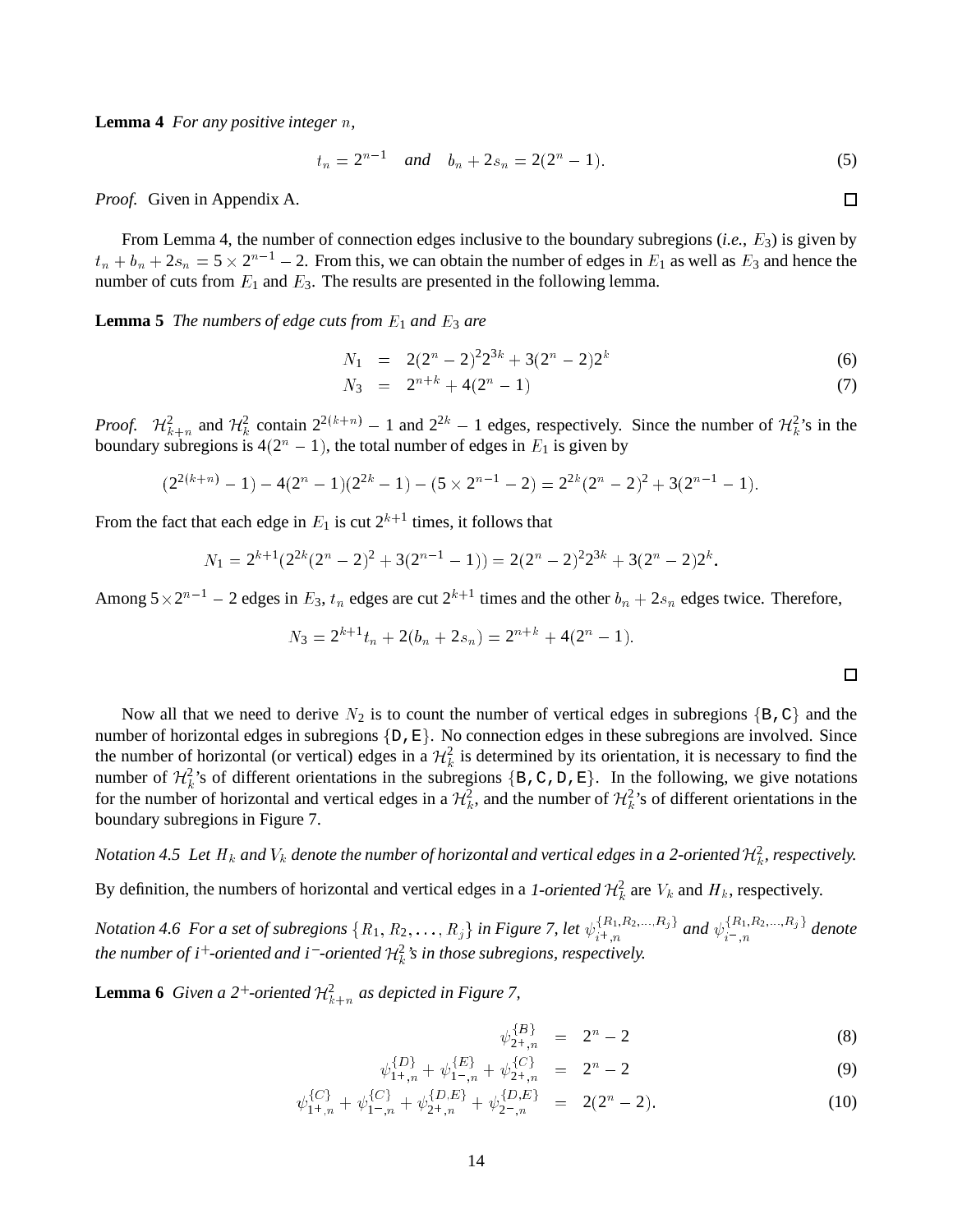*Proof.* Given in Appendix A.

From Lemma 6, a closed-form expression of  $N_2$  is derived in the following lemma.

**Lemma 7** *The number of edge cuts from*  $E_2$  *is* 

$$
N_2 = 2(2^n - 2)2^{3k} - 2(2^n - 2)2^k. \tag{11}
$$

*Proof.* Every  $H_k^2$  in subregion B is 2<sup>+</sup>-oriented, and no 2<sup>-</sup>-oriented  $H_k^2$  exists in subregion C. Thus the number of vertical edges in subregions {B, C} is the sum of  $\psi_{2^+,n}^{1^D,0}V_k$  and  $(\psi_{1^+,n}^{1^C} + \psi_{1^-,n}^{1^C})H_k$ . Likewise, the number of horizontal edges in subregions  $\{D, E\}$  is the sum of  $(\psi_{2^+,n}^{D,E} + \psi_{2^-,n}^{D,E})H_k$  and  $(\psi_{1^+,n}^{D,E} + \psi_{1^-,n}^{E})V_k$ , because no 1<sup>-</sup>-oriented  $H_k^2$  exists in the subregions D and no 1<sup>+</sup>-oriented  $H_k^2$  exists in the subregions E. Thus, the total number of edge in  $E_2$  is given by

$$
(\psi_{2^+,n}^{\{B,C\}} + \psi_{1^+,n}^{\{D\}} + \psi_{1^-,n}^{\{E\}})V_k + (\psi_{1^+,n}^{\{C\}} + \psi_{1^-,n}^{\{C\}} + \psi_{2^+,n}^{\{D,E\}} + \psi_{2^-,n}^{\{D,E\}})H_k
$$
  
= 2(2<sup>n</sup> - 2)(H<sub>k</sub> + V<sub>k</sub>) (by Lemma 6).

Each edge in  $E_2$  is cut  $2^k$  times and  $H_k + V_k = 2^{2k} - 1$ . Therefore,

$$
N_2 = 2(2^n - 2)(2^{2k} - 1)2^k = 2(2^n - 2)2^{3k} - 2(2^n - 2)2^k.
$$

Now we consider the number of cuts from  $E_4$  and  $E_5$ . The edges in these groups are cut different times depending on their relative locations within the  $\mathcal{H}^2_k$  to which they belong. Consequently, the expressions of  $N_4$ and  $N_5$  include such terms as  $i \times v_k(i)$  and  $i \times h_k(i)$ . The definition of  $v_k(i)$  and  $h_k(i)$  is given below. We call  $\mathcal{H}_k^2$ 's having such terms *gradients*.

*Notation 4.7 Let*  $h_k(i)$  *be the number of horizontal edges in the i-th row from the topmost, and*  $v_k(i)$  *the number of vertical edges in the i-th column from the leftmost of a 2<sup>+</sup>-oriented*  $\mathcal{H}^2_k$ *.* 



Figure 9: Three different gradients and cutting windows

To derive closed-form expressions of  $N_4$  and  $N_5$ , we first give the definitions for different types of gradients. Consider 2<sup>+</sup>-oriented  $\mathcal{H}_k^2$ 's in subregions {B, C, D, E}. From the observations A6 and A7, the number of cuts from horizontal edges in a 2<sup>+</sup>-oriented  $\mathcal{H}_k^2$  in the subregion B is  $\sum_{i=1}^{2^k} 2ih_k(i)$ . Likewise, the number of cuts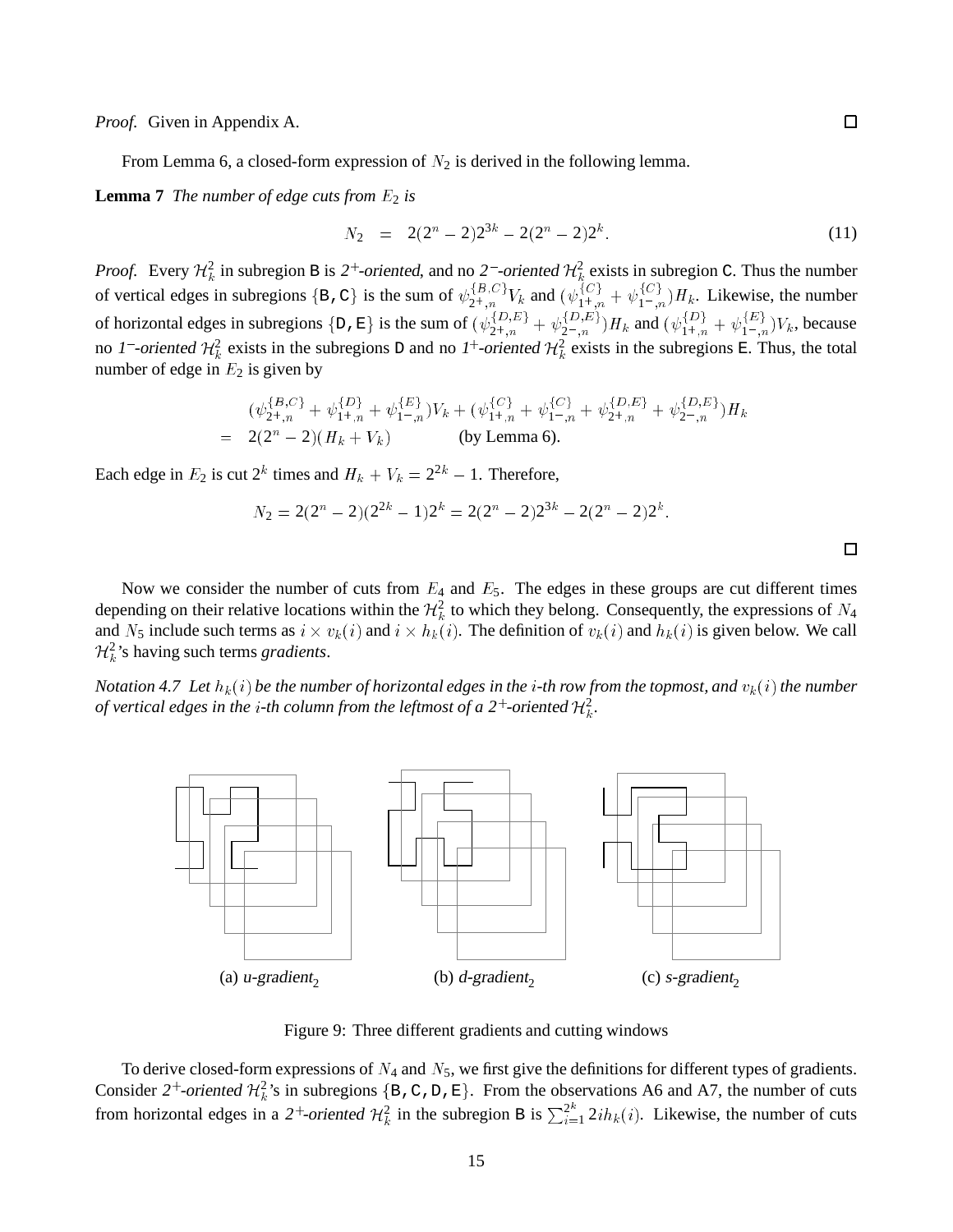from horizontal edges in a 2<sup>+</sup>-oriented  $H_k^2$  in the subregion C is  $\sum_{i=1}^{2^k} 2(2^k-i+1)h_k(i)$ , and the number of cuts from vertical edges in a 2<sup>+</sup>-oriented  $\mathcal{H}^2_k$  in the subregion D or E is  $\sum_{i=1}^{2^k} 2iv_k(i)$ . The reason the number of cuts from vertical edges is the same in both the subregions D and E is a 2<sup>+</sup>-oriented  $\mathcal{H}^2_k$  is vertically self-symmetric. Based on this, we define three types of gradients for a 2<sup>+</sup>-oriented  $\mathcal{H}_k^2$ :

- *Definition 4.1* <sup>+</sup>-oriented  $\mathcal{H}^2_k$  is called u-gradient<sub>k</sub> if its horizontal edges in the *i*-th row from the *topmost are cut* <sup>i</sup> *or* 2<sup>i</sup> *times.*
	- *(ii)* A 2<sup>+</sup>-oriented  $\mathcal{H}^2_k$  is called d-gradient<sub>k</sub> if its horizontal edges in the *i*-th row from the topmost are cut  $2^k - i + 1$  *or*  $2(2^k - i + 1)$  *times.*
- (iii) A 2<sup>+</sup>-oriented  $\mathcal{H}^2_k$  is called s-gradient<sub>k</sub> if its vertical edges in the i-th column from the leftmost (or rightmost) *are cut* <sup>i</sup> *or* 2<sup>i</sup> *times.*

Figure 9 illustrates the three different gradients (*u-gradient*<sub>2</sub>, *d-gradient*<sub>2</sub> and *s-gradient*<sub>2</sub> from left to right) and the cutting boundaries of sliding windows. These definitions can be applied to  $\mathcal{H}^2$  s of the other orientations as well just by rotating the directions. For example, a 1<sup>+</sup>-oriented  $\mathcal{H}^2_k$  in the subregion D is *d*-gradient<sub>k</sub>, and a 2<sup>-</sup>-oriented  $\mathcal{H}_k^2$  in the subregion D is *s*-gradient<sub>k</sub>.

**Lemma 8** Let  $\alpha_k = \sum_{i=1}^{2^k} i h_k(i)$ ,  $\beta_k = \sum_{i=1}^{2^k} (2^k - i + 1) h_k(i)$  and  $\gamma_k = \sum_{i=1}^{2^k} i v_k(i)$ . Then,  $\alpha_k + \beta_k = (2^k + 1)H_k$  and  $\gamma_k = \frac{1}{2^k}$  $\frac{1}{2}(2^k+1)V_k$  (12)

*Proof.* Given in Appendix A.

Next we need to know the number of gradients of each type in the boundary subregions B through I to derive  $N_4$  and  $N_5$ . For  $\mathcal{H}_k^2$ 's in the subregions {B, C, D, E},

- Every 2<sup>+</sup>-oriented  $\mathcal{H}_k^2$  in B is u-gradient<sub>k</sub>.
- Every 2<sup>+</sup>-oriented  $\mathcal{H}_k^2$  in C, 1<sup>+</sup>-oriented  $\mathcal{H}_k^2$  in D, and 1<sup>-</sup>-oriented  $\mathcal{H}_k^2$  in E is d-gradient<sub>k</sub>.
- Every 1<sup>+</sup>-oriented or 1<sup>-</sup>-oriented  $\mathcal{H}_k^2$  in C, and 2<sup>+</sup>-oriented or 2<sup>-</sup>-oriented in {D, E} is s-gradient<sub>k</sub>.

The  $\mathcal{H}_k^2$ 's in the subregions  $\{F,G,H,I\}$  are dual-type gradients. In other words,

- Each of the 2<sup>+</sup>-oriented  $\mathcal{H}_k^2$ 's in {F, H} is both u-gradient<sub>k</sub> and s-gradient<sub>k</sub>.
- The  $\mathcal{H}_k^2$  in G is both d-gradient<sub>k</sub> and s-gradient<sub>k</sub> because the subgrid is either 2<sup>+</sup>-oriented or 1<sup>+</sup>-oriented.
- The  $\mathcal{H}_k^2$  in I is both d-gradient<sub>k</sub> and s-gradient<sub>k</sub> because the subgrid is either 2<sup>+</sup>-oriented or 1<sup>-</sup>-oriented.

Thus, in the subregions  $\{B, C, D, E\}$ , the number of u-gradient<sub>k</sub>'s is  $\psi_{2^+,n}^{D}$ , the number of d-gradient<sub>k</sub>'s is  $\psi_{2^+,n}^{\{C\}} + \psi_{1^+,n}^{\{D\}} + \psi_{1^-,n}^{\{E\}}$ , and the number of s-gradient<sub>k</sub>'s is  $\psi_{2^+,n}^{\{D,E\}} + \psi_{2^-,n}^{\{D,E\}} + \psi_{1^-,n}^{\{C\}} + \psi_{1^+,n}^{\{C\}}$ . In the subregions  $\{F,G,H,I\}$ , the number of u-gradient<sub>k</sub>'s is two, the number of d-gradient<sub>k</sub>'s is two, and the number of s-gradient<sub>k</sub>'s is four. From this observation and Lemma 6 and Lemma 8, it follows that

**Lemma 9** *The numbers of edge cuts from*  $E_4$  *and*  $E_5$  *are* 

$$
N_4 = 2(2^n - 2)(2^k + 1)(2^{2k} - 1) \tag{13}
$$

$$
N_5 = 2(2^k + 1)(2^{2k} - 1) \tag{14}
$$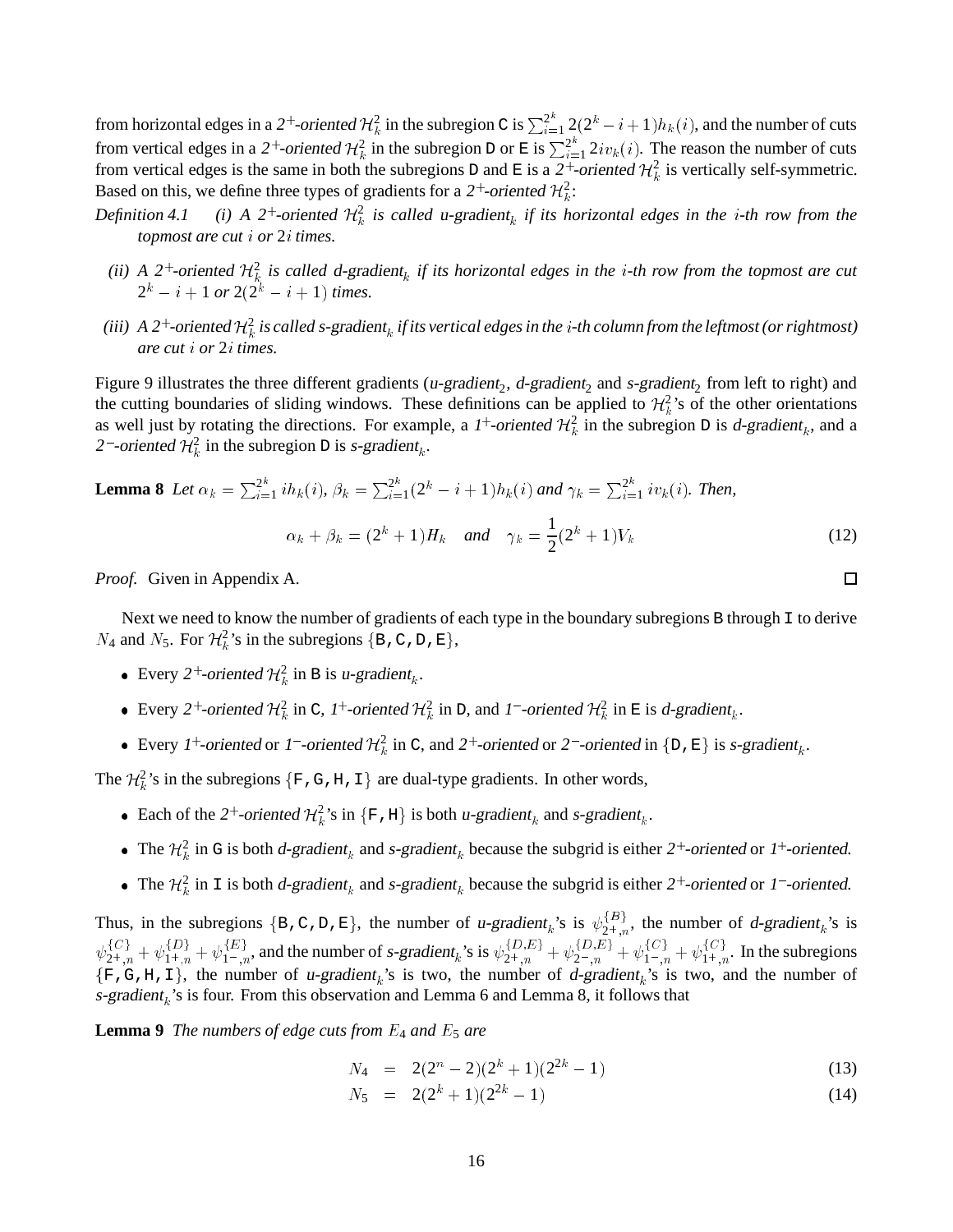*Proof.* In  $E_4$ , the number of horizontal cuts from a single u-gradient<sub>k</sub> is  $2 \times \alpha_k$ , the number of horizontal cuts from a single d-gradient<sub>k</sub> is  $2 \times \beta_k$ , and the number of vertical cuts from a single s-gradient<sub>k</sub> is  $2 \times \gamma_k$ . Thus,

$$
N_4 = 2\alpha_k \psi_{2+,n}^{\{B\}} + 2\beta_k (\psi_{2+,n}^{\{C\}} + \psi_{1+,n}^{\{D\}} + \psi_{1-,n}^{\{E\}}) + 2\gamma_k (\psi_{2+,n}^{\{D,E\}} + \psi_{2-,n}^{\{D,E\}} + \psi_{1-,n}^{\{C\}} + \psi_{1+,n}^{\{C\}})
$$
  
\n
$$
= 2\alpha_k (2^n - 2) + 2\beta_k (2^n - 2) + 4\gamma_k (2^n - 2)
$$
 (by Lemma 6)  
\n
$$
= 2(2^n - 2)(\alpha_k + \beta_k + 2\gamma_k)
$$
  
\n
$$
= 2(2^n - 2)(2^k + 1)(H_k + V_k)
$$
 (by Lemma 8)  
\n
$$
= 2(2^n - 2)(2^k + 1)(2^{2k} - 1)
$$

In  $E_5$ , the number of horizontal cuts from a single u-gradient<sub>k</sub> is  $\alpha_k$ , the number of horizontal cuts from a single d-gradient<sub>k</sub> is  $\beta_k$ , and the number of vertical cuts from a single s-gradient<sub>k</sub> is  $\gamma_k$ . Thus,  $N_5$  =  $2\alpha_k+2\beta_k+4\gamma_k=2(2^k+1)(2^{2k}-1).$  $\Box$ 

Finally, in the following theorem, we present a closed-form expression of the average number of clusters. **Theorem 2** Given a  $2^{k+n} \times 2^{k+n}$  grid region, the average number of clusters within a  $2^k \times 2^k$  query window is

$$
\mathcal{N}_2(k, k+n) = \frac{(2^n - 1)^2 2^{3k} + (2^n - 1)2^{2k} + 2^n}{(2^{k+n} - 2^k + 1)^2}
$$
\n(15)

*Proof.* From Equation (4),

$$
\mathcal{N}_2(k, k+n) = (N_1 + N_2 + N_3 + N_4 + N_5 + 2)/2(2^{k+n} - 2^k + 1)^2
$$
  
=  $((2^n - 1)^2 2^{3k} + (2^n - 1)2^{2k} + 2^n)/(2^{k+n} - 2^k + 1)^2$ .

In the limit as n grows large,  $\mathcal{N}_2(k,k+n)$  asymptotically approaches a limit of  $2^k$ , which is the side length of the square query region. This matches the asymptotic solution given in Corollary 1(ii) for  $d = 2$ .

### **5 Experimental Results**

To demonstrate the correctness of the asymptotic and exact analyses presented in the previous sections, we carried out simulation experiments for query regions of various sizes and shapes in both 2-dimensional and 3-dimensional grid spaces.

#### **Arrangements of experiments**

The objective of our experiments was to evaluate the accuracy of the formulas given in Theorem 1 and Theorem 2. Specifically, we intended to show that the asymptotic solution provides excellent approximation for general <sup>d</sup>dimensional query regions of arbitrary sizes and shapes as well as showing the correctness of the exact solution for 2-dimensional  $2^k \times 2^k$  query regions. To obtain exact measurements of actual number of clusters, we averaged the number of clusters within query regions of all possible positions in a given grid space. Such exhaustive simulation runs allowed us to validate empirically the correctness of the exact formula given in Theorem 2 for  $2^k \times 2^k$  query squares.

However, the number of all possible queries is exponential on the dimensionality. Consequently, for a large grid space and high dimensionality, each simulation run may require processing an excessively large number of queries, making the simulation take too long. Thus, in our experiments, we limited the dimensionality of the grid space to two and three. For query shapes, we chose squares, concave polygons and circles for <sup>2</sup>-dimensional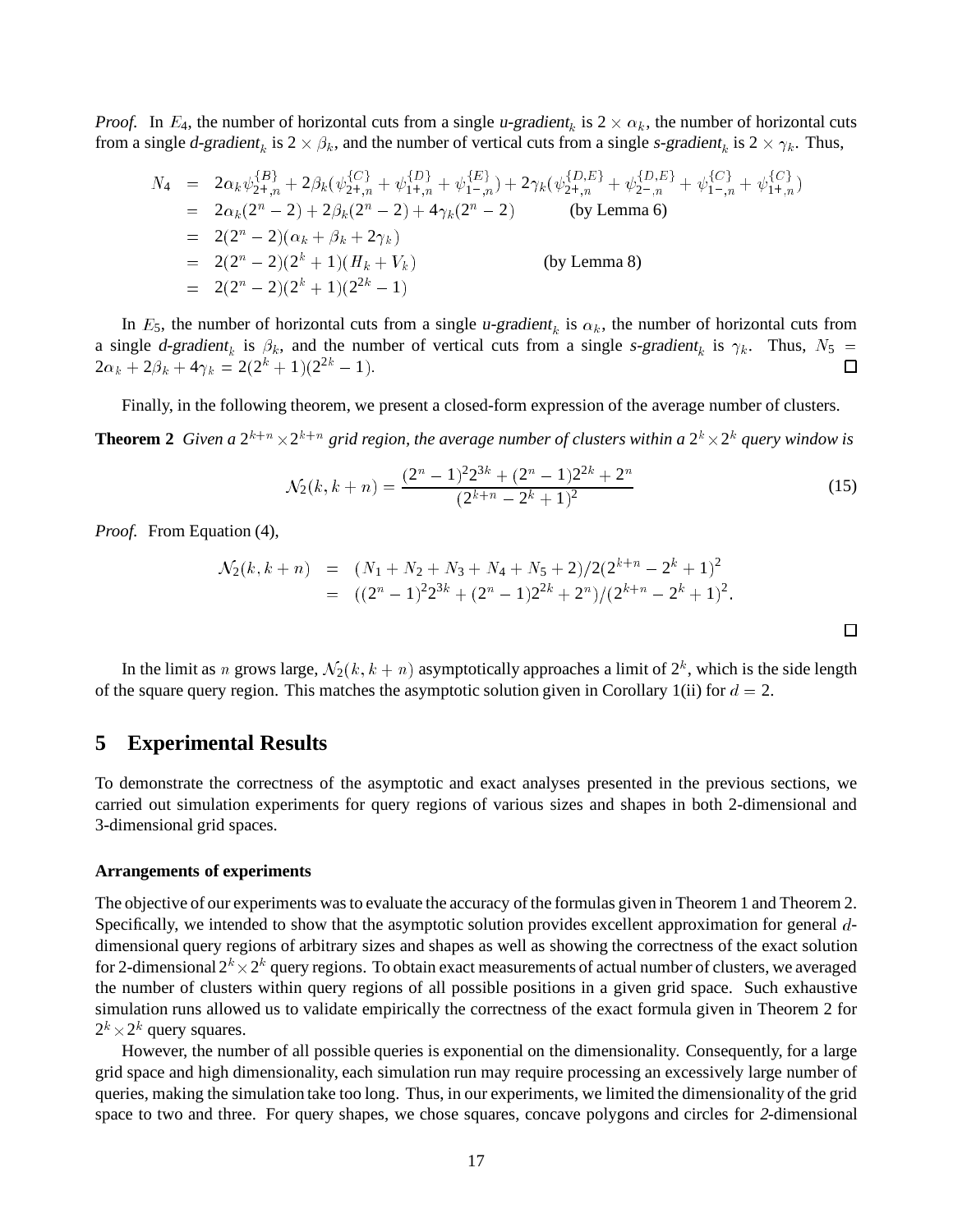

Figure 10: Illustration of sample query shapes

cases, and cubes, concave polyhedra and spheres for <sup>3</sup>-dimensional cases. Figure 10 illustrates some of those query shapes used in our experiments.

Theorem 1 only states that as the size of grid space grows the average number of clusters approaches half the surface area of a given query region divided by the dimensionality. It does not provide details as to how rapidly the number of clusters converges to the asymptotic solution. To address this, we repeated the same set of simulation runs over grids of different sizes  $N \times N$  (or  $N \times N \times N$ ) with  $N = 32, 40, 48, 56, 64, 128$ . The side length <sup>s</sup> of square or cubic queries and the bounding boxes of the other query shapes was varied from 1 to 32 for both 2-dimensional and 3-dimensional cases.

#### **Results**

The first set of experiments were carried out in a 2-dimensional grid space. Figure 11(a)-(c) shows the measured average number of clusters for query regions of squares, concave polygons and circles, respectively. The sizes and shapes of the query regions are illustrated in Figure 10(a)-(c). To minimize confusion, only the results for grid size  $N = 32/48/64$  have been shown. Figure 11(d) gives the relative errors of the asymptotic solution given in Theorem 1 for a fixed query size  $s = 32$ . Note that, in Figure 11(d), we used  $N = 33$  instead of  $N = 32$ to avoid the cases where the query region and grid are identical and hence the asymptotic solution is far away from its corresponding exact number. Such situations are shown in Figure 11(a) and (b). When  $s = N = 32$ , it is obvious that the number of clusters is exactly one for the square query region, and exactly two for the concave polygonal query region, while the asymptotic solution is 32.

With a few exceptional cases where s is very close to  $N$ , the number of clusters forms a linear curve for each query shape and is almost identical for the three query shapes despite their covering different areas. A square covers  $s^2$  grid points, a concave polygon  $3s^2/4$  grid points and a circle approximately  $\pi s^2/4$  grid points. This should not be surprising because they have the same perimeter for a given <sup>s</sup>. For example, we can always find a rectilinear polygon that contains the same set of grid points as a given circle of diameter <sup>s</sup>, and it is always the case that the perimeter of the rectilinear polygon is equal to that of a square of side length <sup>s</sup>. (See Figure 10(c).) In general, in a <sup>2</sup>-dimensional grid space, the perimeter of a rectilinear polygon is greater than or equal to that of the minimum bounding rectangle (MBR) of the polygon. This fact justifies the general approach of using the minimum bounding rectangle of a given query region because it does not increase the actual number of clusters (*i.e.*, the number of non-consecutive disk accesses).

It is interesting to see that the average number of clusters for circular query regions is very close to the asymptotic solution even when s approaches to  $N$ , and the relative error is always far smaller than those of the other query shapes. It is also observed that the measured numbers of clusters shown in Figure 11(a) for square query regions of side length power of two exactly match the exact solution in Theorem 2 when  $N$  is also a power of two.

The same set of experiments were carried out in a 3-dimensional grid space. Figure 12(a)-(c) shows the measured average number of clusters for query regions of cubes, concave polyhedra and spheres, and Figure 12(d)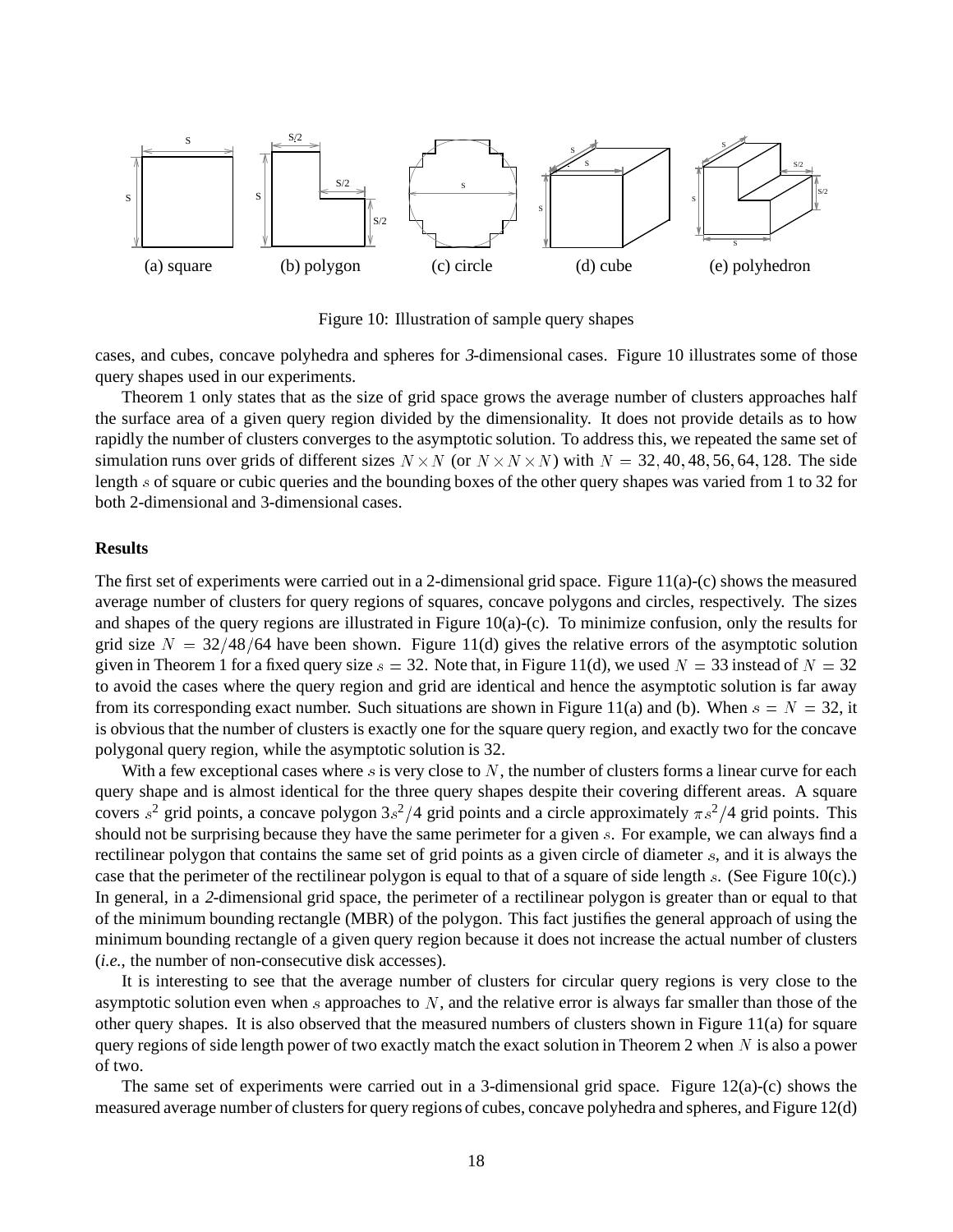

Figure 11: Average number of clusters and relative error of asymptotic solution

gives the relative errors of the asymptotic solution for a fixed query size  $s = 32$ . Note again that, in Figure 12(d), we used  $N = 33$  instead of  $N = 32$  for the same reason as in the previous 2-dimensional simulation experiments. Like the 2-dimensional case, similar trends are observed in both the average number of clusters and relative errors for all the three query shapes. The number of clusters forms a quadratic curve for each query shape, and the relative error for spheres is far smaller than that for the other query shapes. However, if we look closer, the constant factors of the quadratic functions are slightly different among different query shapes.

To determine the quadratic functions for each query shape, we applied the least-square curve fitting method to the results from grid of size  $N = 64$ . The approximate quadratic functions were obtained as follows:

$$
f_a(s) = 0.973818s^2 + 0.354112s - 1.309880
$$
  
\n
$$
f_b(s) = 0.883308s^2 + 0.471050s - 1.975170
$$
  
\n
$$
f_c(s) = 0.78435s^2 + 0.112668s + 0.768710.
$$

The approximate function  $f_a(s)$  for cubic query regions confirms the asymptotic solution given in Corollary 1(ii) because it is quite close to  $s^2$ . In contrast,  $f_b(s)$  and  $f_c(s)$  the functions for concave polyhedral and spherical query regions are much lower than that. The reason is that, unlike the 2-dimensional case, the surface area of a concave polyhedron or a sphere is smaller than that of its minimum bounding hyper-rectangle. For example, the surface area of the polyhedron illustrated in Figure 10(e) is  $\frac{11}{2}$  $\frac{11}{2}s^2$  while that of the corresponding cube is 6s<sup>2</sup>. The surface area of the rectilinear polyhedron that contains the same set of grid points inside a sphere of diameter  $s = 32$  is 4872, which is far smaller than  $6 \times 32^2$  grid points for the corresponding cube ( $s = 32$ ). Note that the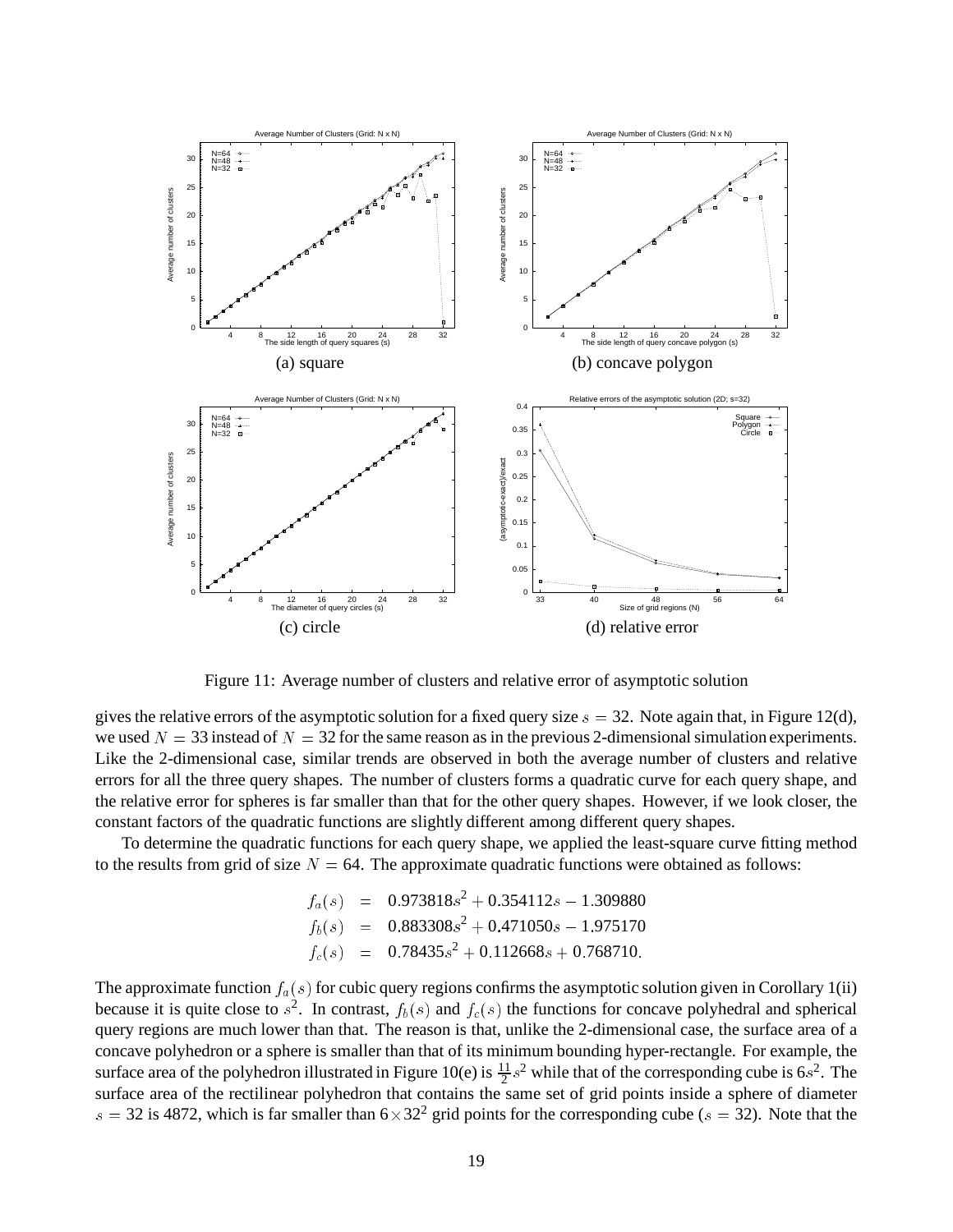

Figure 12: Average number of clusters and relative error of asymptotic solution

coefficients of the quadratic terms in  $f_b(s)$  and  $f_c(s)$  are fairly close to  $\frac{11}{12}$  and  $\frac{4872}{6\times32^2}$ , respectively.

This indicates that, in a d-dimensional space ( $d \geq 3$ ), accessing the minimum bounding hyper-rectangle of a given query region may incur additional non-consecutive disk accesses, and hence supports the argument made in [14] that the minimum bounding rectangle may not be a good approximation to a non-rectangular object.

The main conclusions from our experiments are:

- The exact solution given in Theorem 2 matches exactly the experimental results for square queries of size  $2^k \times 2^k$ .
- The asymptotic solutions given in Theorem 1 and Corollary 1 provide excellent approximation for ddimensional queries of arbitrary shapes and sizes. For example, when  $d = 3$ ,  $N = 64$ , and  $s = 32$ , the relative errors were less than 4 percent for cubic and polyhedral queries and less then 1 percent for spherical queries.
- Assuming that blocks are arranged on disk by Hilbert ordering, accessing the minimum bounding rectangles of d-dimensional ( $d \geq 3$ ) query regions may increase the number of non-consecutive accesses, whereas this is not the case for <sup>2</sup>-dimensional queries.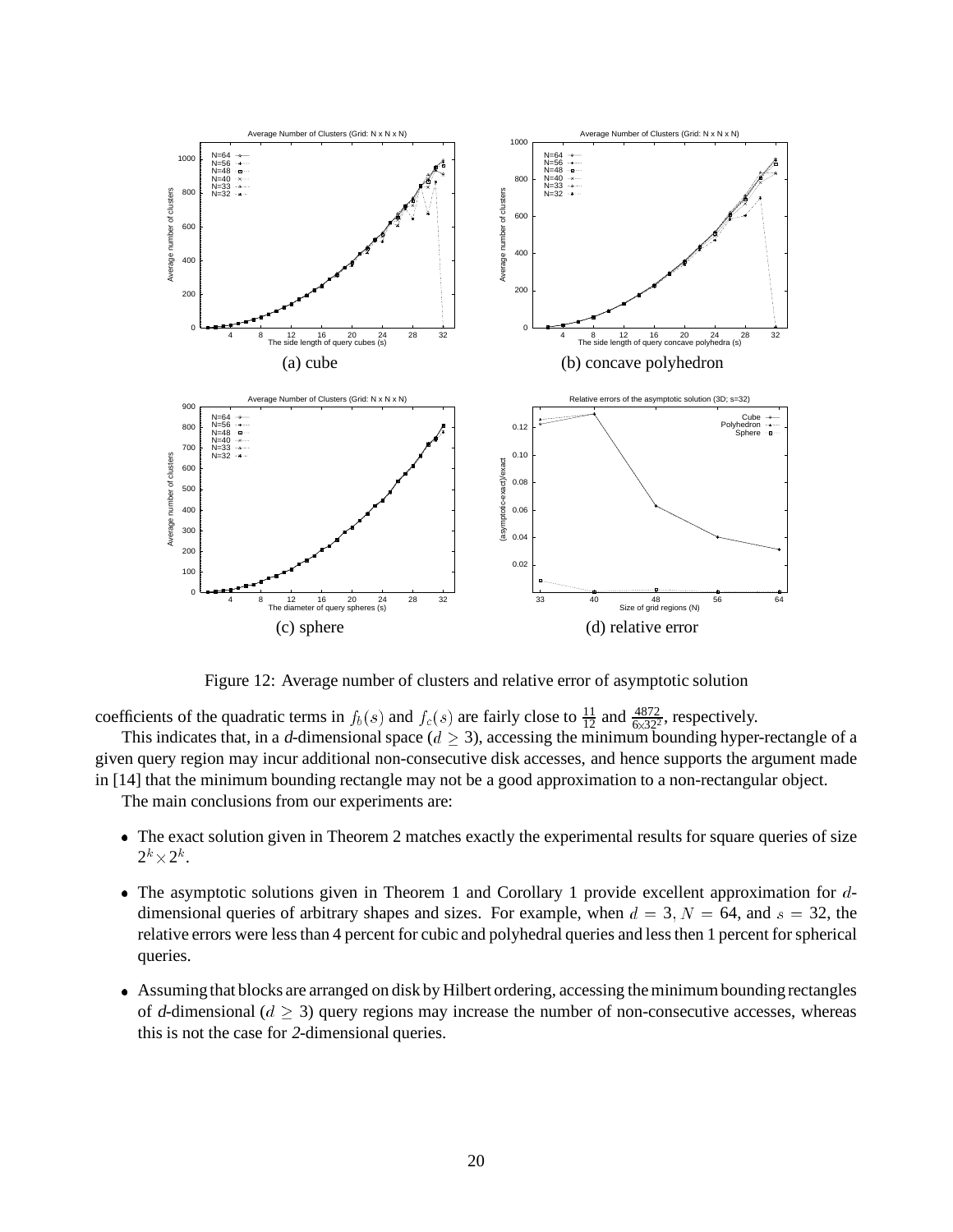### **6 Conclusions**

We have studied the clustering property of the Hilbert space-filling curve as a linear mapping of multidimensional space. Through algebraic analysis we have provided simple formulas which state the expected number of clusters for a given query region, and also validated their correctness through simulation experiments. The main contributions of this paper are:

- Our result presented in Theorem 2 generalizes the previous work done only for  $2 \times 2$  query regions [13] by providing an exact closed-form formula for  $2^k \times 2^k$  for any  $k$   $(k \ge 1)$ .
- The asymptotic solution given in Theorem 1 further generalizes it for <sup>d</sup>-dimensional polyhedral query regions.
- We have shown that, in a <sup>2</sup>-dimensional space, the Hilbert curve achieves better clustering than the z-curve; the number of clusters for the Hilbert curve is one fourth of the perimeter of a query rectangle, while that of the z-curve is one third of the perimeter plus two thirds of the side length of the rectangle in the unfavored direction [21]. We conjecture that this trend will hold even in higher dimensional spaces.
- We have shown that accessing the minimum bounding hyper-rectangles of d-dimensional ( $d \geq 3$ ) nonrectangular query regions may incur extra overhead by adding to the number of clusters (*i.e.*, nonconsecutive disk accesses).

From the practical point of view, it is important to predict and minimize the number of clusters because it determines the number of non-consecutive disk accesses, which in turn incur additional seek time. Assuming that blocks are arranged on disk by Hilbert ordering, now we can provide a simple measure comprising only the perimeter or surface area of a given query region and its dimensionality, which can then be used to predict the required disk access behaviors and hence the total access time. Future work includes the extension of the exact analysis for <sup>d</sup>-dimensional space.

# **A Appendix: proofs**

**Lemma 4** *For any positive integer* <sup>n</sup>*,*

$$
t_n = 2^{n-1}
$$
 and  $b_n + 2s_n = 2(2^n - 1)$ .

*Proof.* A 2<sup>+</sup>-oriented  $\mathcal{H}_{k+n}^2$  is composed of four  $\mathcal{H}_{k+n-1}^2$ 's and three connection edges. Two  $\mathcal{H}_{k+n-1}^2$ 's on the top half are 2<sup>+</sup>-oriented and two  $\mathcal{H}_{k+n-1}^2$ 's on the bottom half are 1<sup>+</sup>-oriented on the left and 1<sup>-</sup>-oriented on the right, respectively. Among the three edges connecting the four  $\mathcal{H}_{k+n-1}^2$ 's, the horizontal edge is not included in the boundary subregion of the  $\mathcal{H}_{k+n}^2$  because the edge resides on the  $2^{k+n-1}$ -th row from the topmost of the  $\mathcal{H}_{k+n}^2$ . The other two vertical connection edges are on the leftmost and rightmost columns and hence included in the boundary subregion of the  $\mathcal{H}_{k+n}^2$ . Thus the main observations are:

- (i) The number of connection edges in top boundary subregion of  $\mathcal{H}_{k+n}^2$  is the sum of those in top boundary subregions of two 2<sup>+</sup>-oriented  $\mathcal{H}^2_{k+n-1}$ 's.
- (ii) The number of connection edges in bottom boundary subregion of  $\mathcal{H}_{k+n}^2$  is the sum of those in bottom boundary subregions of a 1<sup>+</sup>-oriented  $\mathcal{H}_{k+n-1}^2$  and a 1<sup>-</sup>-oriented  $\mathcal{H}_{k+n-1}^2$ .
- (iii) The number of connection edges in left (or right) boundary subregion of  $\mathcal{H}_{k+n}^2$  is the sum of those in left (or right) boundary subregions of a 2<sup>+</sup>-oriented  $\mathcal{H}_{k+n-1}^2$  and a 1<sup>+</sup>-oriented (or 1<sup>-</sup>-oriented)  $\mathcal{H}_{k+n-1}^2$  plus one for a connection edge.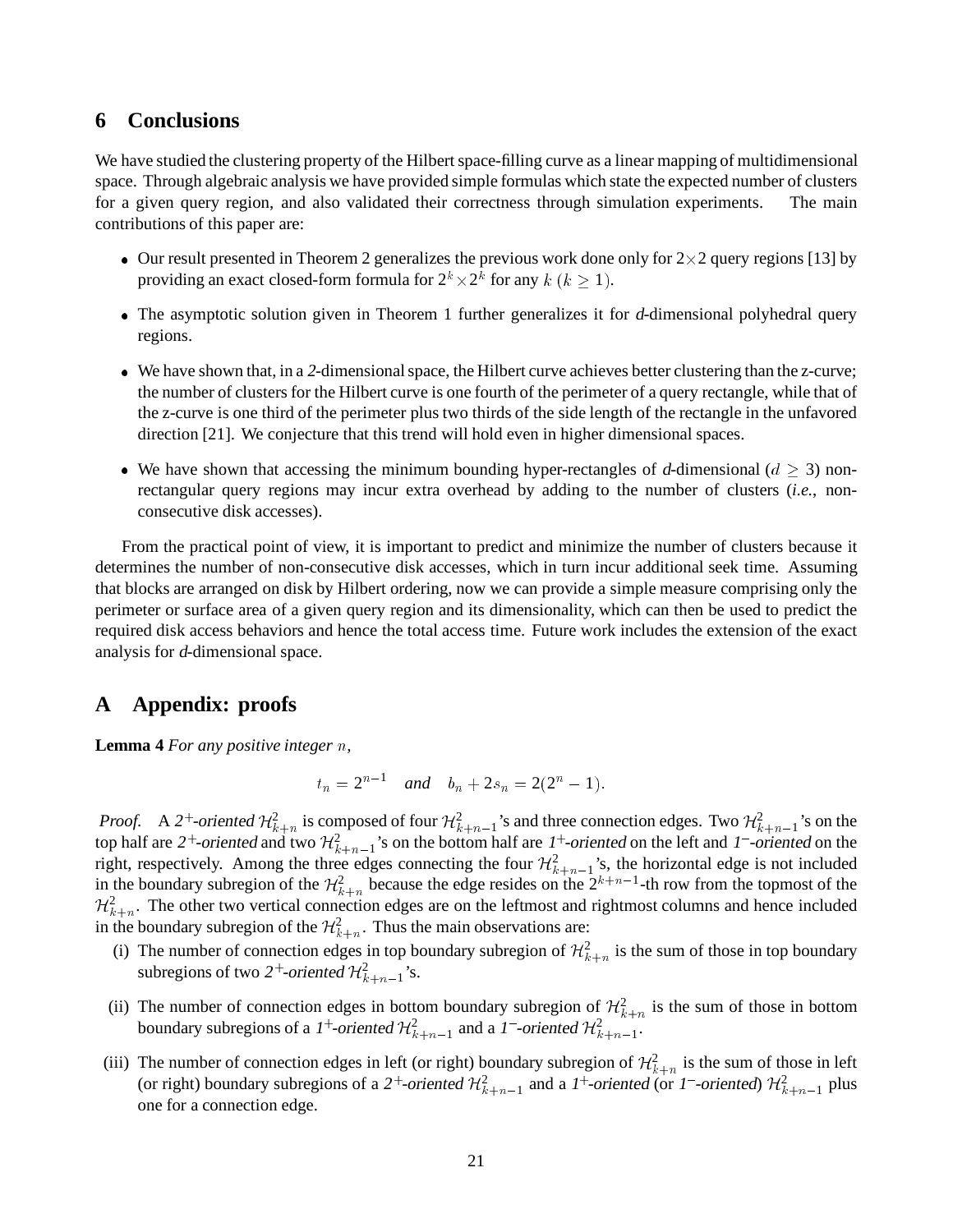Since the bottom boundary subregion of a 1<sup>+</sup>-oriented  $\mathcal{H}^2_{k+n-1}$  is equivalent to the right boundary subregion of a 2<sup>+</sup>-oriented  $\mathcal{H}^2_{k+n-1}$  and so on, it follows that

$$
t_n = 2 \times t_{n-1}
$$
  
\n
$$
b_n = 2 \times s_{n-1}
$$
  
\n
$$
s_n = s_{n-1} + b_{n-1} + 1.
$$

Since  $t_1 = 1, b_1 = 0$  and  $s_1 = 1$ , we obtain  $t_n = 2^{n-1}$  and  $b_n + 2s_n = 2(b_{n-1} + 2s_{n-1}) + 2$ , which yields  $b_n + 2s_n = 2(2^n - 1).$  $\Box$ 

**Lemma 6** *Given a* 2<sup>+</sup>-oriented  $\mathcal{H}_{k+n}^2$  *as depicted in Figure 7,* 

$$
\psi_{2^+,n}^{\{B\}} = 2^n - 2
$$
  

$$
\psi_{1^+,n}^{\{D\}} + \psi_{1^-,n}^{\{E\}} + \psi_{2^+,n}^{\{C\}} = 2^n - 2
$$
  

$$
\psi_{1^+,n}^{\{C\}} + \psi_{1^-,n}^{\{D\}} + \psi_{2^+,n}^{\{D,E\}} + \psi_{2^-,n}^{\{D,E\}} = 2 \times (2^n - 2).
$$

*Proof.* Consider a 2<sup>+</sup>-oriented  $\mathcal{H}_{k+n}^2$ , which is composed of four  $\mathcal{H}_{k+n-1}^2$ 's and three connection edges. The number of 2<sup>+</sup>-oriented  $\mathcal{H}_k^2$ 's in the subregions  $\{B, F, H\}$  of the 2<sup>+</sup>-oriented  $\mathcal{H}_{k+n}^2$  is twice the number of 2<sup>+</sup>-oriented  $\mathcal{H}_k^2$ 's in the subregions {B, F, H} of the 2<sup>+</sup>-oriented  $\mathcal{H}_{k+n-1}^2$  because the top half of the 2<sup>+</sup>-oriented  $\mathcal{H}_{k+n}^2$  contains two 2<sup>+</sup>-oriented  $\mathcal{H}_{k+n-1}^2$ 's. Thus the recurrence relation is  $\psi_{2^+,n}^{\{B,F,H\}} = 2 \times \psi_{2^+,n-1}^{\{B,F,H\}}$ . Since  $\psi_{2^+,1}^{D,P,H} = 2$ , we obtain

$$
\psi_{2^+,n}^{\{B,F,H\}} = 2^n
$$

The bottom half of the 2<sup>+</sup>-oriented  $\mathcal{H}_{k+n}^2$  contains a 1<sup>+</sup>-oriented  $\mathcal{H}_{k+n-1}^2$  and a 1<sup>-</sup>-oriented  $\mathcal{H}_{k+n-1}^2$ . Thus, on the bottom boundary subregions {C, G, I}, each 1<sup>-</sup>-oriented  $\mathcal{H}^2_k$  in the  $\mathcal{H}^2_{k+n-1}$ 's turns a 1<sup>-</sup>-oriented  $\mathcal{H}^2_k$  and a 2<sup>+</sup>-oriented  $\mathcal{H}_k^2$  in the 2<sup>+</sup>-oriented  $\mathcal{H}_{k+n}^2$ ; each 1<sup>+</sup>-oriented  $\mathcal{H}_k^2$  in the  $\mathcal{H}_{k+n-1}^2$ 's turns a 2<sup>+</sup>-oriented  $\mathcal{H}_k^2$  and a 1<sup>+</sup>-oriented  $\mathcal{H}_k^2$  in the 2<sup>+</sup>-oriented  $\mathcal{H}_{k+n}^2$ . No subgrid other than 1<sup>-</sup>-oriented  $\mathcal{H}_k^2$ 's and 1<sup>+</sup>-oriented  $\mathcal{H}_k^2$ 's in the  $\mathcal{H}^2_{k+n-1}$ 's turns 2<sup>+</sup>-oriented  $\mathcal{H}^2_k$ 's in the  $\mathcal{H}^2_{k+n}$ . Thus it follows that

$$
\psi_{2^+,n}^{\{C,G,I\}} = \psi_{1^-,n-1}^{\{C,G,I\}} + \psi_{1^+,n-1}^{\{C,G,I\}}.
$$

In addition,  $\psi_{2^-,n}^{\{C,G,I\}}=0$  because no 2<sup>-</sup>-oriented  $\mathcal{H}_k^2$  exist on the bottom boundary subregions. Thus,

$$
\psi_{2+,n}^{\{C,G,I\}} + \psi_{1-,n}^{\{C,G,I\}} + \psi_{1+,n}^{\{C,G,I\}} = 2^n.
$$

Similarly, on the left boundary subregion, we obtain the following recurrence relations.

$$
\begin{array}{rcl} \psi^{ \{D,F,G\} }_{1^+,n} & = & \psi^{ \{D,F,G\} }_{2^+,n-1} + \psi^{ \{D,F,G\} }_{2^-,n-1} \\ \psi^{ \{D,F,G\} }_{1^+,n} + \psi^{ \{D,F,G\} }_{2^+,n} + \psi^{ \{D,F,G\} }_{2^-,n} & = & 2^n. \end{array}
$$

Then from the above four recurrence relations,

$$
\begin{array}{rcl}\n\psi_{2^+,n}^{\{C,G,I\}} + 2\psi_{1^+,n}^{\{D,F,G\}} & = & (2^{n-1} - \psi_{2^+,n-1}^{\{C,G,I\}}) + 2(2^{n-1} - \psi_{1^+,n-1}^{\{D,F,G\}}) \\
& = & (2^{n-2} + \psi_{2^+,n-2}^{\{C,G,I\}}) + 2(2^{n-2} + \psi_{1^+,n-2}^{\{D,F,G\}}) \\
& = & 3 \times 2^{n-2} + (\psi_{2^+,n-2}^{\{C,G,I\}} + 2\psi_{1^+,n-2}^{\{D,F,G\}}).\n\end{array}
$$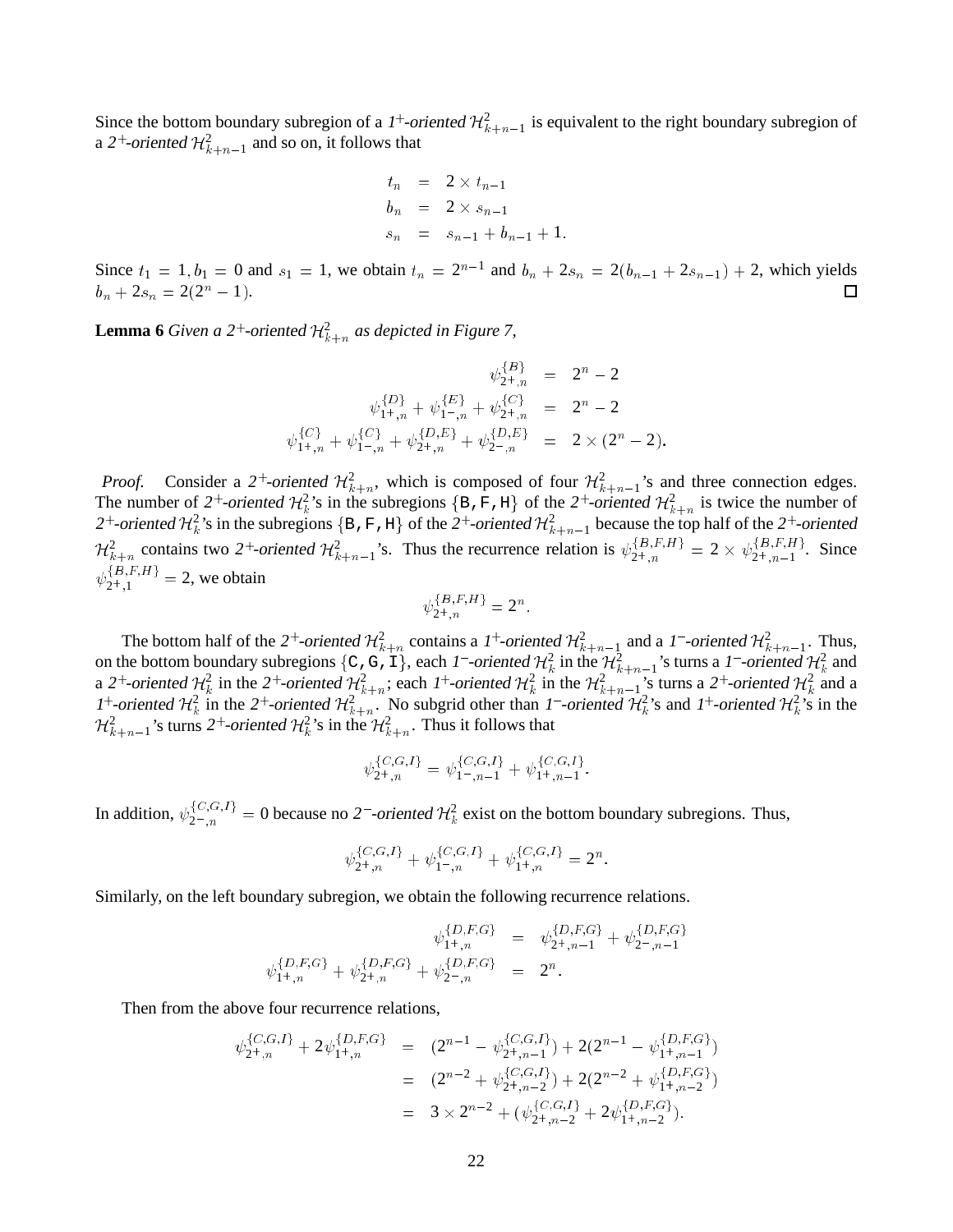Since  $\psi_{2+1}^{\{C_1, G_1\}} + 2\psi_{1+1}^{\{D_1, F_2, G_3\}} = 2$  and  $\psi_{2+1}^{\{C_2, G_1\}} + 2\psi_{1+1}^{\{D_1, F_2, G_3\}} = 4$ , we obtain  $\psi_{2^+,n}^{\{C,\mathbf{G},I\}} + 2\psi_{1^+,n}^{\{D,\Gamma,\mathbf{G}\}} = 2^n.$ 

From  $\psi_{1-,n}^{\{E,H,I\}} = \psi_{1+,n}^{\{D,F,G\}}$  due to the self-symmetry of  $2^+$ -oriented  $\mathcal{H}_{k+n}^2$ , it follows that

$$
\psi_{2^+,n}^{\{C,G,I\}} + \psi_{1^+,n}^{\{D,F,G\}} + \psi_{1^-,n}^{\{E,H,I\}} = \psi_{2^+,n}^{\{C,G,I\}} + 2\psi_{1^+,n}^{\{D,F,G\}} = 2^n
$$

Now consider subregions  $\{F, G, H, I\}$ . The  $\mathcal{H}^2_k$ 's in F, H are always  $2^+$ -oriented, the  $\mathcal{H}^2_k$  in G is either 2<sup>+</sup>-oriented or 1<sup>+</sup>-oriented, and the  $H_k^2$  in I is either 2<sup>+</sup>-oriented or 1<sup>-</sup>-oriented. Thus,  $\psi_{2^+,n}^{F,H} = 2$  and  $\psi_{2^+,n}^{\{G,I\}} + \psi_{1^+,n}^{\{G,I\}} + \psi_{1^-,n}^{\{G,I\}} = 2$ . Therefore,

$$
\psi_{2^+,n}^{\{B\}} = \psi_{2^+,n}^{\{B,F,H\}} - \psi_{2^+,n}^{\{F,H\}} = 2^n - 2
$$
\n
$$
\psi_{2^+,n}^{\{C\}} + \psi_{1^+,n}^{\{D\}} + \psi_{1^-,n}^{\{E\}} = (\psi_{2^+,n}^{\{C,G,I\}} + \psi_{1^+,n}^{\{D,F,G\}} + \psi_{1^-,n}^{\{E,H,I\}}) - (\psi_{2^+,n}^{\{G,I\}} + \psi_{1^+,n}^{\{G,I\}} + \psi_{1^-,n}^{\{G,I\}})
$$
\n
$$
= 2^n - 2.
$$

So far we have derived the first two equations given in this lemma.

Finally, to derive the third equation, consider subregions  $\{B, C, D, E\}$ . Since the total number of  $\mathcal{H}_k^2$ 's in those subregions is  $4(2^n - 2)$ ,

$$
\psi_{2+,n}^{\{B,C,D,E\}} + \psi_{2-,n}^{\{B,C,D,E\}} + \psi_{1-,n}^{\{B,C,D,E\}} + \psi_{1+,n}^{\{B,C,D,E\}} = 4(2^n - 2).
$$

There exist no 2<sup>-</sup>-oriented  $\mathcal{H}^2_k$  in {B,C}, no 1<sup>-</sup>-oriented  $\mathcal{H}^2_k$  in {B,D}, and no 1<sup>+</sup>-oriented  $\mathcal{H}^2_k$  in {B,E}. That is,  $\psi_{2^-,n}^{1^D,0^+} = \psi_{1^-,n}^{1^D,0^+} = \psi_{1^+,n}^{1^D,0^+} = 0$ . Therefore,

$$
\psi_{2+,n}^{\{D,E\}} + \psi_{2-,n}^{\{D,E\}} + \psi_{1-,n}^{\{C\}} + \psi_{1+,n}^{\{C\}} = 4(2^n - 2) - (\psi_{2+,n}^{\{B,C\}} + \psi_{2-,n}^{\{B,C\}} + \psi_{1-,n}^{\{B,D,E\}} + \psi_{1+,n}^{\{B,D,E\}})
$$
  
= 4(2<sup>n</sup> - 2) - (\psi\_{2+,n}^{\{B,C\}} + \psi\_{1-,n}^{\{E\}} + \psi\_{1+,n}^{\{D\}})  
= 2(2<sup>n</sup> - 2).

**Lemma 8** *Let*  $\alpha_k = \sum_{i=1}^{2^k} i h_k(i)$ ,  $\beta_k = \sum_{i=1}^{2^k} (2^k - i + 1) h_k(i)$  and  $\gamma_k = \sum_{i=1}^{2^k} i v_k(i)$ . Then,  $\alpha_k + \beta_k = (2^k + 1)H_k$  and  $\gamma_k = \frac{1}{2^k}$  $\frac{1}{2}(2^k+1)V_k$ 

*Proof.* First,  $\alpha_k + \beta_k = \sum_{i=1}^{2^k} i h_k(i) + \sum_{i=1}^{2^k} (2^k - i + 1) h_k(i) = \sum_{i=1}^{2^k} (2^k + 1) h_k(i)$ . From the definition of  $H_k$ ,  $H_k = \sum_{i=1}^{2^k} h_k(i)$ . Therefore,

$$
\alpha_k + \beta_k = (2^k + 1)H_k.
$$

Second,  $\gamma_k = \sum_{i=1}^{2^{k-1}}$  $\frac{2^{k-1}}{i=1}iv_k(i) + \sum_{i=2^{k-1}+1}^{2^k}iv_k(i) = \sum_{i=1}^{2^{k-1}}$  $\frac{2^{k-1}}{i=1}iv_k(i) + \sum_{i=1}^{2^{k-1}}$  $\frac{2^{k-1}}{i=1}(2^{k-1}+i)v_k(2^{k-1}+i)$ . Since 2-oriented  $\mathcal{H}_k^2$ 's are vertically self-symmetric,  $v_k(2^k - i + 1) = v_k(i)$  holds for any  $i (1 \le i \le 2^{k-1})$ . Thus,  $\gamma_k = \sum_{i=1}^{2^{k-1}}$  $\frac{2^{k-1}}{i=1}iv_k(i) + \sum_{i=1}^{2^{k-1}}$  $\frac{2^{k-1}}{i=1}(2^{k-1}+i)v_k(2^{k-1}-i+1)=\sum_{i=1}^{2^{k-1}}$  $\frac{2^{k-1}}{i=1}iv_k(i) + \sum_{i=1}^{2^{k-1}}$  $\frac{2^{k-1}}{i=1}(2^k-i+1)v_k(i)$ . From the definition of  $V_k$  and self-symmetry,  $V_k = 2 \sum_{i=1}^{2^{k-1}} v_k(i)$ . Therefore,

$$
\gamma_k = \sum_{i=1}^{2^{k-1}} (2^k + 1)v_k(i) = \frac{1}{2}(2^k + 1)V_k.
$$

 $\Box$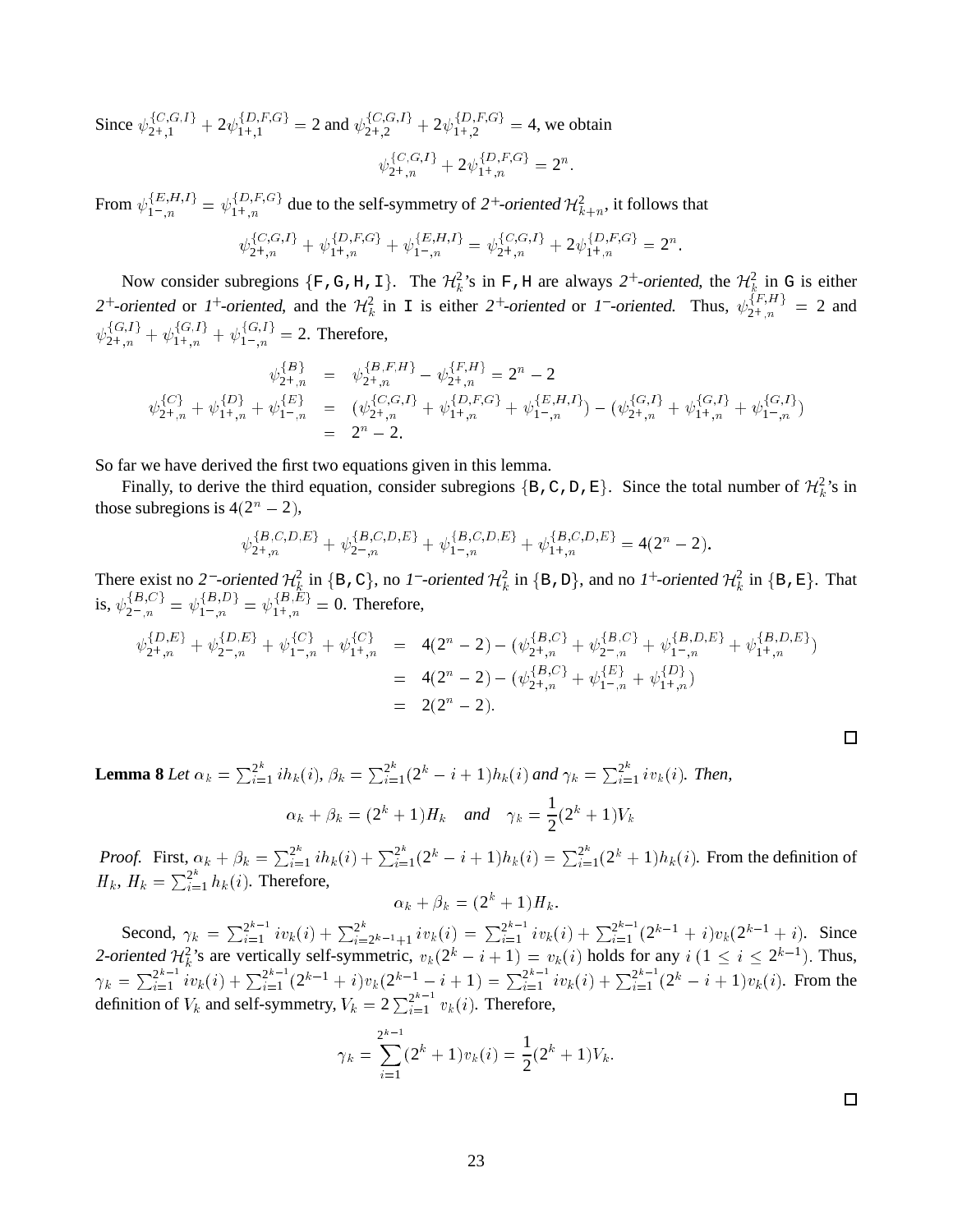### **References**

- [1] David J. Abel and David M. Mark. A comparative analysis of some two-dimensional orderings. *Int. J. Geographical Information Systems*, 4(1):21–31, 1990.
- [2] J.J. Bartholdi and L.K. Platzman. An  $O(n \log n)$  travelling salesman heuristic based on spacefilling curves. *Operation Research Letters*, 1(4):121–125, September 1982.
- [3] T. Bially. Space-filling curves: Their generation and their application to bandwidth reduction. *IEEE Trans. on Information Theory*, IT-15(6):658–664, November 1969.
- [4] Arthur R. Butz. Convergence with Hilbert's space filling curve. *Journal of Computer and System Sciences*, 3:128–146, 1969.
- [5] I.S. Duff. Design features of a frontal code for solving sparse unsymmetric linear systems out-of-core. *SIAM J. Sci. Stat. Computing*, 5(2):270–280, June 1984.
- [6] C.R. Dyer. The space efficiency of quadtrees. *Computer Graphics and Image Processing*, 19(4):335–348, August 1982.
- [7] C. Faloutsos. Multiattribute hashing using gray codes. *Proc. ACM SIGMOD*, pages 227–238, May 1986.
- [8] C. Faloutsos. Analytical results on the quadtree decomposition of arbitrary rectangles. *Pattern Recognition Letters*, 13(1):31–40, January 1992.
- [9] C. Faloutsos and S. Roseman. Fractals for secondary key retrieval. *Eighth ACM SIGACT-SIGMOD-SIGART Symposium on Principles of Database Systems (PODS)*, pages 247–252, March 1989.
- [10] Christos Faloutsos, H.V. Jagadish, and Yannis Manolopoulos. Analysis of the n-dimensional quadtree decomposition for arbitrary hyper-rectangles. CS-TR-3381, UMIACS-TR-94-130, Univ. of Maryland, December 1994. submitted for publication.
- [11] D. Hilbert. Über die stetige Abbildung einer Linie auf Flächenstück. *Math. Annln.*, 38:459–460, 1891.
- [12] H. V. Jagadish. Analysis of the Hilbert curve for representing two-dimensional space. Technical report, AT&T Research, Murray Hill, NJ 07974, August 1996. Under review at Information Processing Letter.
- [13] H.V. Jagadish. Linear clustering of objects with multiple attributes. *ACM SIGMOD Conf.*, pages 332–342, May 1990.
- [14] H.V. Jagadish. Spatial search with polyhedra. *Proc. Sixth IEEE Int'l Conf. on Data Engineering*, February 1990.
- [15] Maher Kaddoura, Chao-Wei Ou, and Sanjay Ranka. Partitioning unstructured computational graphs for nonuniform and adaptive environments. *IEEE Parallel and Distributed Technology*, 3(3):63–69, Fall 1995.
- [16] A. Lempel and J. Ziv. Compression of two-dimensional images. *NATO ASI Series*, F12:141–154, June 1984.
- [17] J. Orenstein. Spatial query processing in an object-oriented database system. *Proc. ACM SIGMOD*, pages 326–336, May 1986.
- [18] Edward A. Patrick, Douglas R. Anderson, and F. K. Bechtel. Mapping multidimensional space to one dimension for computer output display. *IEEE Transactions on Computers*, C-17(10):949–953, October 1968.